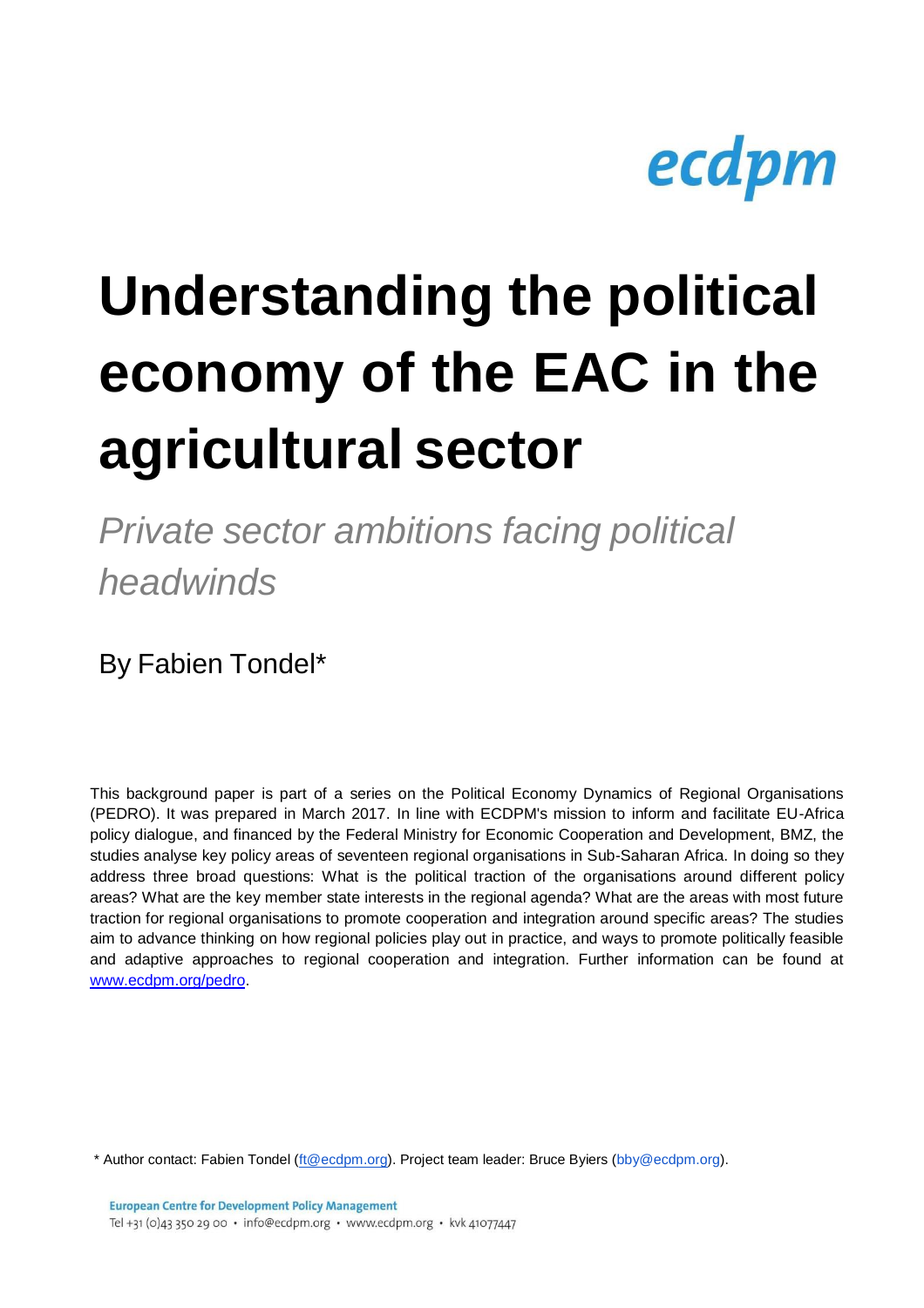# <span id="page-1-0"></span>Table of contents

| <b>Table of contents</b> |                                                                                                                 |                |
|--------------------------|-----------------------------------------------------------------------------------------------------------------|----------------|
| 1.                       | <b>Introduction</b>                                                                                             | 3              |
| 2.                       | Political traction for the EAC and a regional agricultural policy                                               | 4              |
|                          | 2.1. Institutional factors                                                                                      | 4              |
|                          | 2.2. Implementation challenges                                                                                  | $\overline{7}$ |
|                          | 2.3. Actors influencing the EAC agricultural and food security policy                                           | 10             |
| 3.                       | Political interests of the member states in the EAC and its agricultural policy                                 | 12             |
|                          | 3.1. Financial contributions                                                                                    | 12             |
|                          | 3.2. Interests in the agricultural sector                                                                       | 13             |
| 4.                       | What are the areas of the agricultural and food security policy with most traction for regional<br>cooperation? | 17             |
|                          | <b>Bibliography</b>                                                                                             | 20             |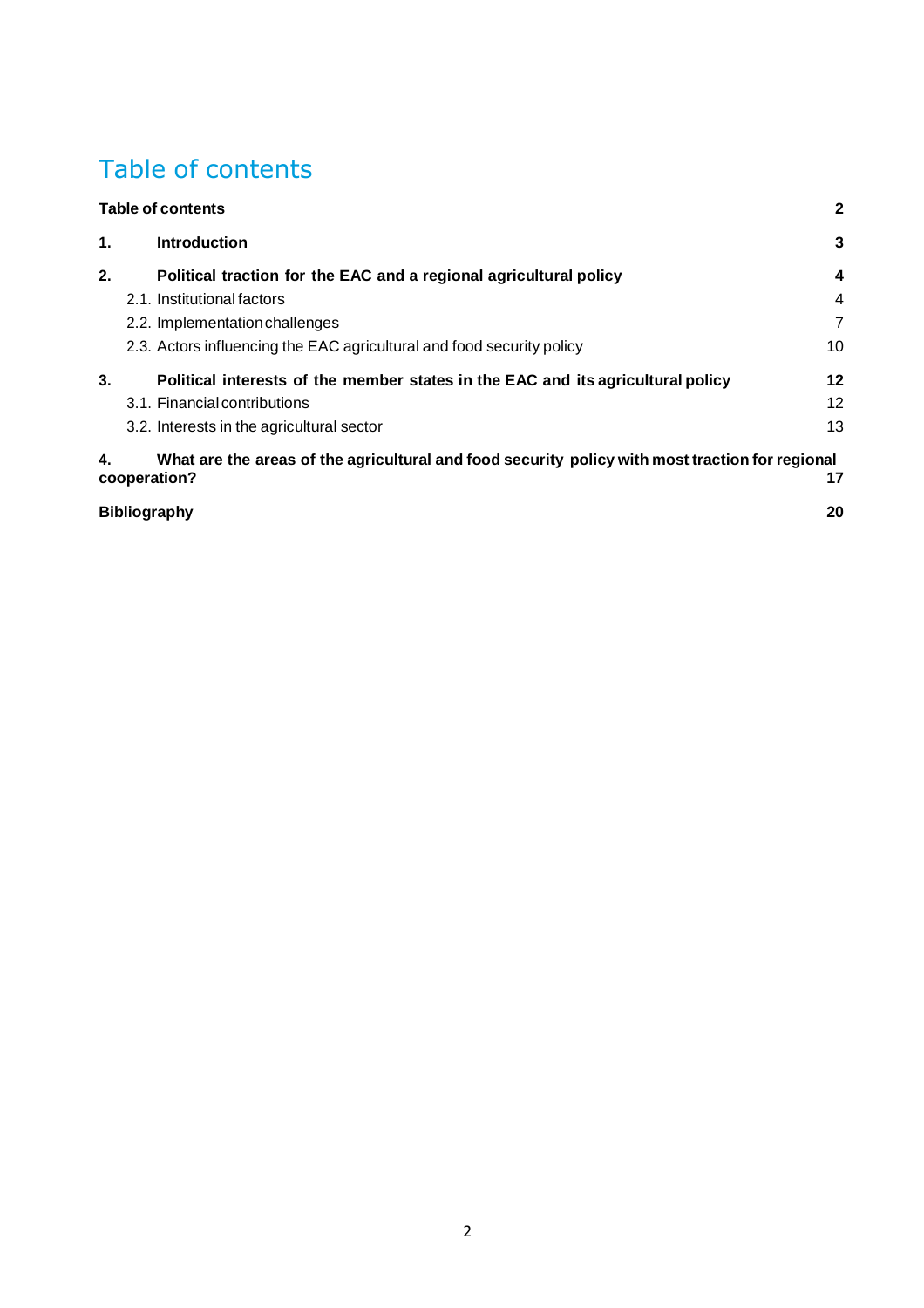# <span id="page-2-0"></span>1. Introduction

2016<sup>1</sup> ranked the EAC first among all African regional economic communities (RECs) in terms of progress 2 3 opening domestic economies to the movement of goods<sup>4</sup>, services, people and capital within the EAC. The East African Community (EAC) has quickly reached a relatively deep level of regional integration, notably in the trade and transport sectors (Mathieson, 2016). The Africa Regional Integration Index Report on regional integration. The Treaty for the Establishment of the East African Community was signed in November 1999 and entered into force in July 2000 following its ratification by the original three Partner States, Kenya, Tanzania and Uganda. Burundi and Rwanda ratified the Treaty of the EAC in June 2007 and became in effect full members of the Community in July 2007. South Sudan joined the EAC in 2016. According to its Treaty, the EAC aims at political, economic, social and cultural cooperation and integration, to attain prosperity and diversify and improve the economic competitiveness of East African economies. Following the Treaty, the EAC established a customs union in 2005 and a common market in 2010, Talks about forming a monetary union are currently taking place.

and a large share of employment.<sup>5</sup> Agriculture is thus deemed a pillar of the EAC agenda. Despite its Agricultural development has been a priority policy objective of the East African Community (EAC) since its establishment. It is a major component of EAC economies, representing 36 percent of GDP on average importance, poverty levels are still high in rural areas due to the poor performance of the sector. Smallholder farmers represent the largest share of the sector, using most of the arable land and producing most of crop and livestock products. Low productivity, stemming from a lack of access to markets, credit and technology, is the major challenge of the East African agricultural sector. This is exacerbated by volatile food and energy prices. The performance of the agricultural sector falls short of the rapidly increasing demand for food arising from demographic growth, rising incomes and urbanisation. Migration from rural to urban areas combined with rapid population growth entails an increase in demand of 5% to 10% per annum. In the future, the growth in food consumption will be the main driving force behind the development of a market-oriented agricultural sector in the region.

This desk study examines the various factors and actors that have shaped the formulation and implementation of the EAC agricultural policy. It tries to explain why this policy has been implemented in a certain way, and in particular what factors have constrained its implementation process. It is structured as follows: Section 2 describes the agricultural policy agenda of the EAC and its institutional capacities, and it assesses the political traction that this agenda has had (or not); Section 3 analyses the drivers of agricultural policies at the national level and how those (including Partner States' interests) may have affected the regional agricultural policy agenda; lastly, Section 4 discusses the areas of the regional agricultural policy agenda that have the most potential for agricultural development effectiveness.

<sup>1</sup>This report was produced by the African Union Commission (AUC), the African Development Bank (AfDB) and the United Nations Economic Commission for Africa (ECA).

<sup>&</sup>lt;sup>2</sup> In formal terms, the EAC is an intergovernmental organisation involving the Republics of Burundi, Kenya, Rwanda and South Sudan, the United Republic of Tanzania, and the Republic of Uganda.

<sup>&</sup>lt;sup>3</sup> See also the East African Community Vision 2050: Regional Vision for Socio-Economic Transformation and Development (Arusha, August 2015).

<sup>4</sup> The Common Market essentially provided for the removal of customs duties.

<sup>&</sup>lt;sup>5</sup> Agriculture contributes as much as 42%, 28%, 25%, 28% and 32% to the GDP in Burundi, Tanzania, Uganda, Kenya and Rwanda, respectively.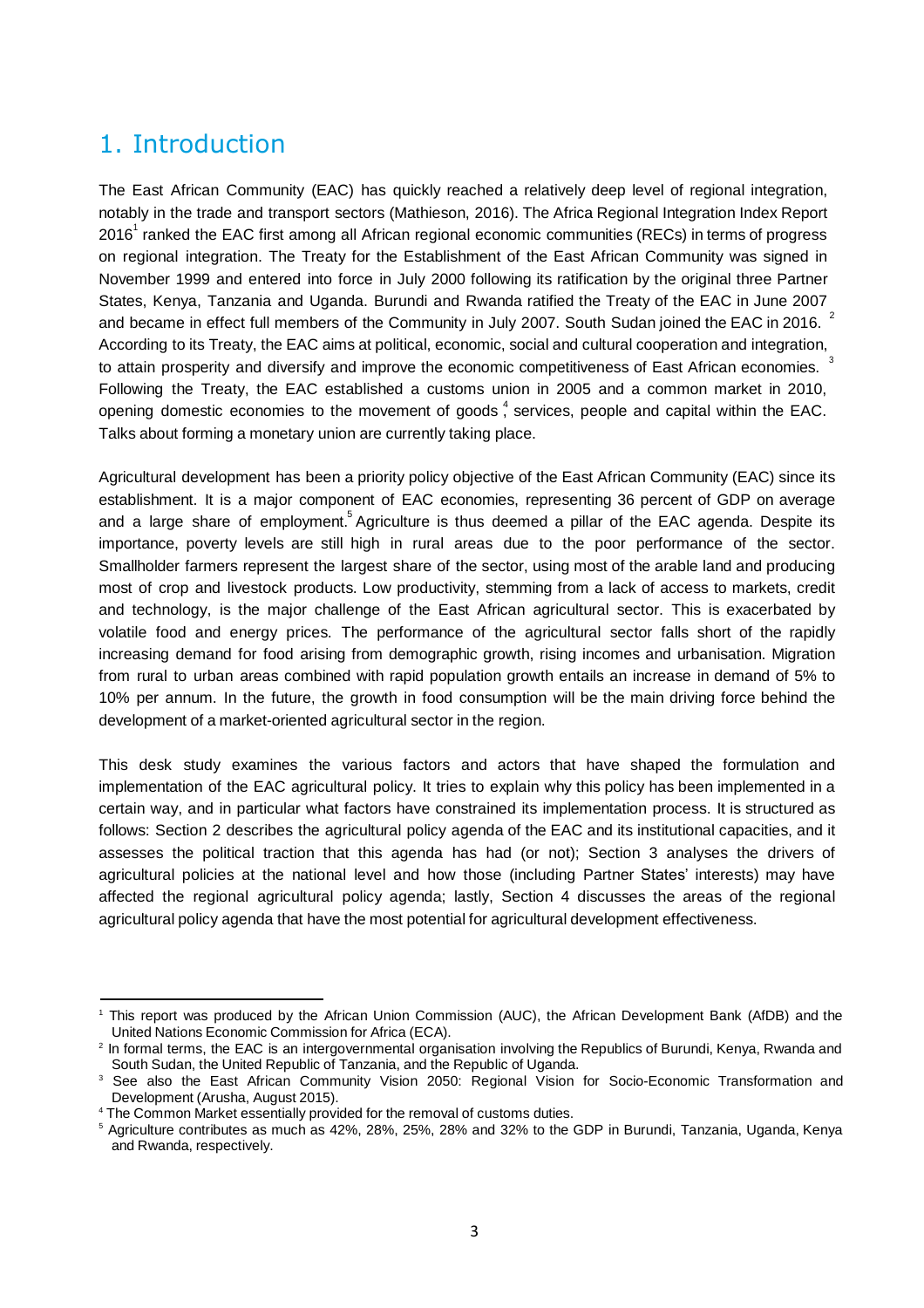# <span id="page-3-0"></span>2. Political traction for the EAC and a regional agricultural policy

## <span id="page-3-1"></span>2.1. Institutional factors

### **A regional agenda**

losses and improve food processing. The Treaty also proposed specific areas of intervention in agriculture.  $\degree$ Agricultural development has been a priority policy objective of the East African Community (EAC) since its establishment. The Treaty of the EAC set these agriculture-related objectives: a common agricultural policy; an increase in food production and food self-sufficiency in the community; reduced post-harvest

The main agricultural policy documents of the EAC include:

- The East African Community Agriculture and Rural Development Policy (ARDP, 2006): this document constitutes the actual common agricultural policy of the EAC; it indicates the general orientation of EAC policy in this sector and provides a framework for public intervention in favour of agricultural development and related sectorsat the regional level.
- The East African Community Agriculture and Rural Development Strategy (ARDS, 2006): this document outlines specific interventions in four thematic areas (production, trade, supporting infrastructure and services, and natural resources management) over the period 2005-2030; it also contains provisions for institutional arrangements supporting the implementation of the ARDP.

and food security compared to previous Development Strategies.<sup>7</sup> This reflected an intent to reap the communities. Table 1 summarises the major components of the FSAP.  $^8$ More recently, the 4<sup>th</sup> EAC Development Strategy 2011/12-2015/16 raised the priority given to agriculture development potential of the agricultural sector through structural change and technological modernisation. To operationalize the strategy, the EAC adopted the EAC Food Security Action Plan (FSAP). This covers numerous intervention areas such as agricultural production, agro-food processing, research and innovation, agricultural inputs, plant and animal disease control, food quality and safety, trade, agricultural risk management, emergency preparedness and response in arid and semi-arid regions and pastoralists

| Intervention                                  | Implementation status                                                                                          |
|-----------------------------------------------|----------------------------------------------------------------------------------------------------------------|
| EAC Food Security and Nutrition Policy (FSNP) | The FSNP<br>was adopted in 2014. The FSNP<br>Implementation Strategy has been formulated in 2016.              |
| <b>EAC Livestock Development Policy</b>       | Stakeholders at the technical level have validated the<br>policy document; approval by the Sectoral Council on |

**Table 1:** Components of the FSAP

<sup>&</sup>lt;sup>6</sup> Those areas include: Seed production and distribution; livestock production and marketing; plant and animal diseases control; irrigation and water catchment area management; and food and nutrition security (see Treaty Articles 105, 106,107,108,109 and 110 on agriculture and food security.

<sup>&</sup>lt;sup>7</sup> The EAC operates on the basis of quinquennial Development Strategies. More recently, the EAC Vision 2050 (2015) also put agriculture among the priority sectors.

<sup>&</sup>lt;sup>8</sup> The FSAP comprises the Action Plan to Enhance the Resilience Capacity of Livestock Keepers in the Arid and Semi-Arid Lands (ASAL) of East Africa and is complemented by the EAC Climate Change Policy, Master Plan and Strategy and by the EAC CAADP Compact.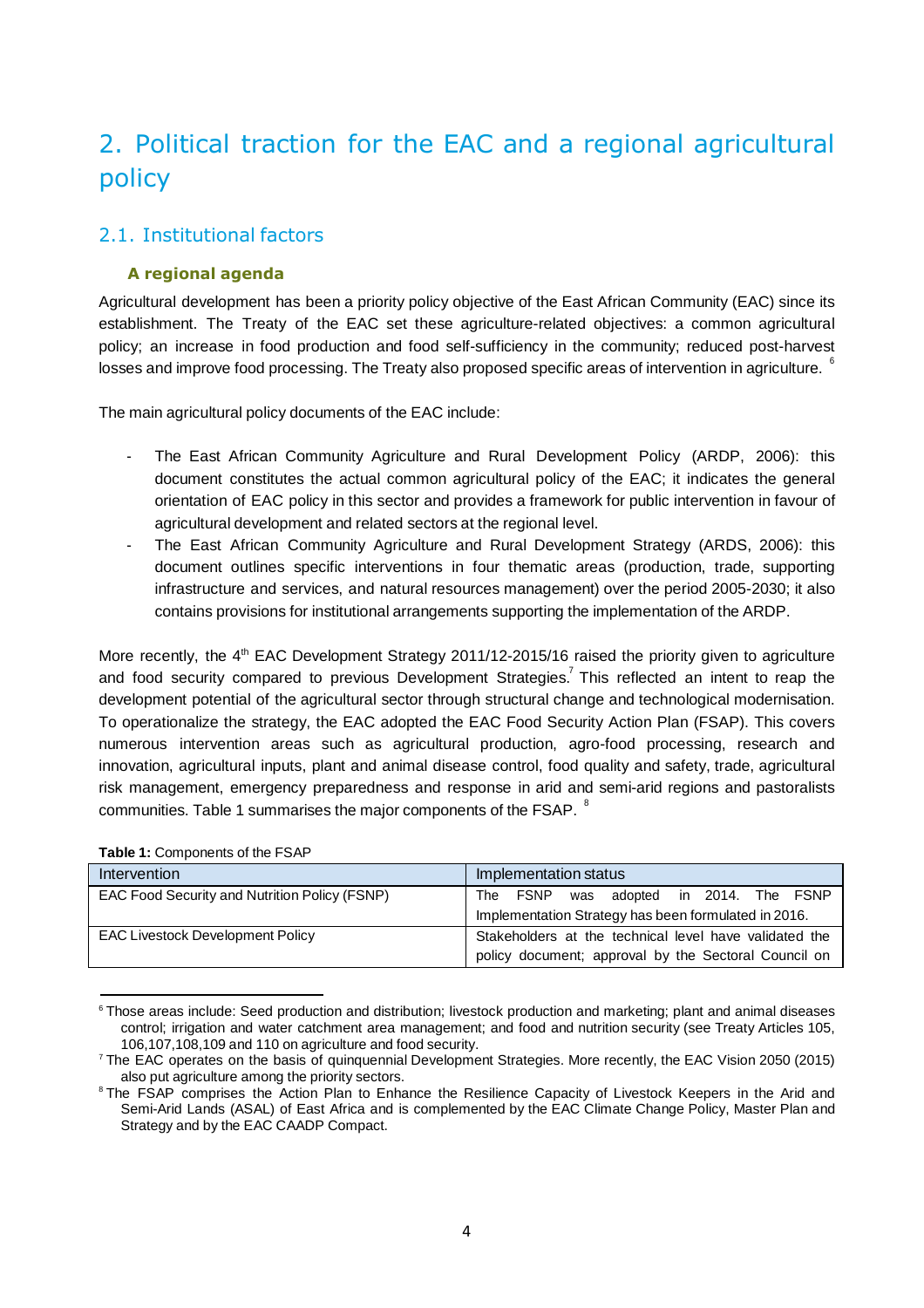|                                                                                                            | Agriculture and Food Security is pending. This document<br>includes an initiative to strengthen the regional livestock<br>data system.                                                                                                                                                                                                                                                                                                                                                                                                                                                        |
|------------------------------------------------------------------------------------------------------------|-----------------------------------------------------------------------------------------------------------------------------------------------------------------------------------------------------------------------------------------------------------------------------------------------------------------------------------------------------------------------------------------------------------------------------------------------------------------------------------------------------------------------------------------------------------------------------------------------|
| <b>EAC Protocol on SPS Measures</b>                                                                        | The final draft of the SPS Protocol was approved by the<br>Sectoral Council on Agriculture and Food Security in<br>2009 and endorsed by the Council of Ministers in 2010.<br>The conclusion of the Protocol was delayed by the Legal<br>and Judicial Sectoral Council. The ratification of the<br>Protocol is underway, with Rwanda having ratified it first,<br>in 2016.<br>The Aflatoxin Prevention and Control project is being<br>implemented; the Smartfish project is underway; the seed<br>harmonization process is underway; the harmonization of<br>veterinary vaccines is underway. |
| EAC Strategy on prevention and control of transboundary<br>animal and zoonotic diseases                    |                                                                                                                                                                                                                                                                                                                                                                                                                                                                                                                                                                                               |
| EAC Emergency Preparedness and response plan for<br>pastoralists in arid and semi-arid areas in the region |                                                                                                                                                                                                                                                                                                                                                                                                                                                                                                                                                                                               |
| EAC Food balance sheet framework                                                                           | A regional strategic food reserve is envisaged as the next<br>step.                                                                                                                                                                                                                                                                                                                                                                                                                                                                                                                           |
| (EAC) Agricultural Development Fund                                                                        | The Agricultural Development Fund Framework and<br>Modalities have been drafted.                                                                                                                                                                                                                                                                                                                                                                                                                                                                                                              |
| African<br>East<br>Agro-industry<br>and<br>Agro-enterprise<br>Development Programme (E3ADP)                | FAO Technical Cooperation Programme<br>The<br>has<br>supported the formulation of the E3ADP.<br>The East African Agro-industry and Agri-enterprise<br>Investment Strategy (E3AIS) was adopted at the 7th EAC<br>Sectoral Council meeting in 2014.                                                                                                                                                                                                                                                                                                                                             |

ratification of the Common Market Protocol (CMP)<sup>10</sup> in 2010, the same year the FSAP was adopted. The The EAC agricultural policy puts special emphasis on improving intra-regional trade, especially since the FSAP puts emphasis on various areas of agricultural trade and market access for agricultural producers.<sup>11</sup> At notable feature of the EAC agricultural policy is the relatively high protection of its common market from imports for a number of agricultural products. The common external tariff (CET) of the EAC comprises three tariff bands, 0% for raw materials and capital goods; 10% for intermediate goods; and 25% for finished goods. It also comprises higher tariffs, ranging from 35% to 100%, for about 30 sensitive products, notably agricultural and staple food products: maize (50%); rice (75% or USD 200/t, whichever is higher); wheat (60%); milk and milk (60% in general, less for particular products like butter, cheese and whey); sugar (100% or USD 200/t, whichever is higher).

#### **Linking regional to continental**

The EAC took part in the Comprehensive Africa Agriculture Development Programme (CAADP), a priority initiative of the African Union (AU) that was launched at the AU Summit in Maputo in 2003. CAADP was to be implemented at the continental, regional and national levels, pursuing an agenda of agricultural transformation, based on African self-reliance, notably African institutions and private sector/farm actors, as

<sup>&</sup>lt;sup>9</sup> This thematic area also encompasses food and feed safety.

<sup>&</sup>lt;sup>10</sup> The CMP provides for the free movement of goods, services, capital and labour within the EAC.

<sup>&</sup>lt;sup>11</sup> These include the adoption and enforcement of legal, regulatory and institutional frameworks for sanitary and phytosanitary requirements and for standards; a programme for raising awareness on customs clearance procedures; the easing policy barriers to intra-regional trade; improvements in transport infrastructure and in marketplace and storage infrastructure; improvements in the traceability of agricultural products; better food safety risk management capabilities; and better management of staple food market crises.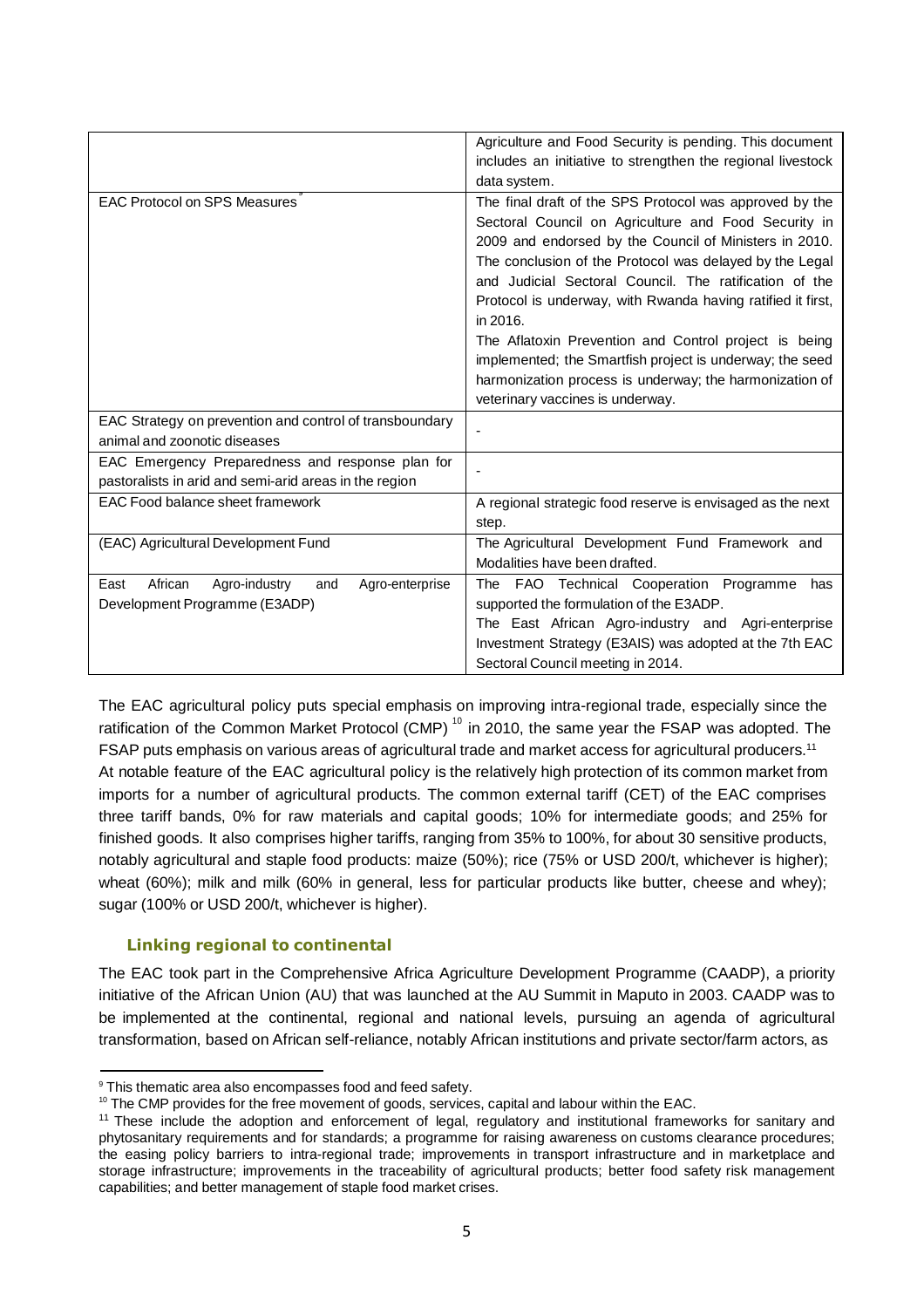well as market mechanisms (notably including intra-regional trade).<sup>12</sup> As for other RECs, the AU Commission and the NEPAD Planning and Coordinating Agency (NPCA), the EAC was formally given the mandate by AU Heads of State and Government to lead, in cooperation with Member States (shared competence), the implementation of CAADP policies, institutional arrangements, budgets, investments and accountability mechanisms at the regional level, and to support its implementation at the national level.

making it more inclusive and result-oriented.  $^{13}$ The EAC Sectoral Council on Agriculture and Food Security mandated the EAC Secretariat to prepare a CAADP Compact and a Regional Agricultural Investment Plan in August 2011, in addition to the recent FSAP. Whereas in ECOWAS or COMESA the food price crisis of 2008 gave new impetus to the CAADP process, this took longer in the EAC, partly due to the additional bureaucratic burden of aligning the CAADP compact with the FSAP, although it provided opportunities to improve its governance and content,

#### **Box 1:** The Comprehensive Africa Agriculture Development Programme in a nutshell

CAADP is an African Union initiative launched in 2003 to fight poverty and hunger. Under this programme, AU Member States committed to following a common policy framework to develop their own agricultural development and food security strategies and to two quantifiable targets: allocating at least 10 per cent of their budgets to the agricultural sector and attaining 6% of annual agricultural GDP growth. They also committed to fostering the participation in this process of non-state actors, including small-scale agricultural producers, other private sector stakeholders and the civil society. Through several initiatives, donors committed to improving aid effectiveness for agriculture and food security, by providing assistance consistent with the strategies and priorities set by national and regional CAADP policies and investment plans, enhancing the predictability of aid flows and coordination among donors, and fostering mutual accountability among donors and recipients. These commitments were formalised, both at the national and regional levels, through national and regional Compacts signed by all the main stakeholders, governments, farmers representatives, trade associations, civil society organisations, development partners, as well as the AUC, the NPCA and RECs. They were to be operationalized through national and regional investment plans. AU Member States renewed their commitment to the goals and principles of CAADP in 2014 through the Malabo Declaration on Accelerated Agricultural Growth and Transformation for Shared Prosperity and Improved Livelihoods, with an expanded agenda including agricultural marketing (post-harvest losses reduction and better functioning of agricultural markets), intra-African trade in agricultural goods and services, job creation (especially for the youth) and resiliency to climate shocks in the context of long-term climate change.

Following adoption of the regional CAADP Compact, reflecting the emphasis on agricultural trade contained in the FSAP, the EAC embarked on the formulation of an EAC Regional Agricultural Sector Investment Plan (RASIP) with the aim of channeling public and private to the Compact. This Investment Plan provides a results framework for all state and non-state actors to align their interventions and activities towards the objectives of the RASIP. It indicates three levels of results/objectives.

At the highest level, the EAC agricultural policy's goals are to contribute to economic growth, improve food and nutrition security conditions, reduce poverty, strengthen resilience and create a range of economic

<sup>&</sup>lt;sup>12</sup> CAADP is 'Africa's policy framework for agricultural transformation, wealth creation, food security and nutrition, economic growth and prosperity for all'. Initially, CAADP focused essentially on agriculture. Over time, this programme has increasingly integrated other dimensions of food security, notably agricultural trade, nutrition and climate change.

<sup>&</sup>lt;sup>13</sup> Some reports and personal conversations suggest that the formulation of the FSAP followed the principles of the CAADP policy framework, for example, the East African Farmers Federation (EAFF) and Agriterra (undated). As it often happened at the country level throughout the continent, CAADP at the EAC level essentially was a repackaging of an existing policy and the FSAP.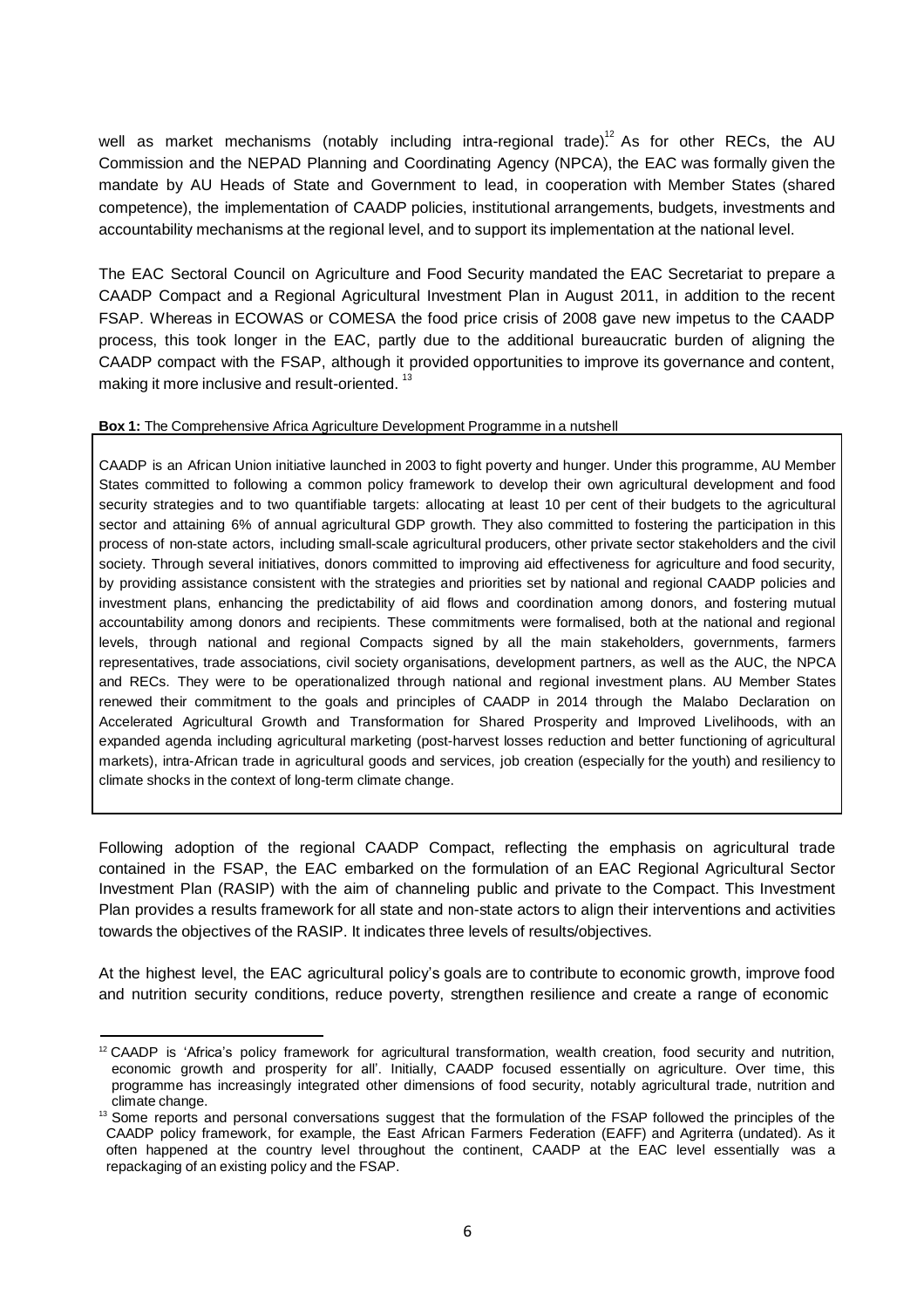opportunities in and around the agricultural sector. At the intermediate level, policy objectives include enhancing agricultural productivity, improving the competitiveness of regional agro-food products, easing intra-regional trade and the performance of markets, and increased production and value addition through the development of the agro-food industry and value chains, improving the resilience of livelihoods and the management of agricultural risk, and managing natural resources more sustainably. At the lowest level, policy interventions are intended to strengthen the capacities of various actors and institutions contributing to the systemic transformation of the agricultural sector, notably agricultural producers, market operators, the agro-food industry and traders, households working in and around the agricultural sector (notably women and the youth), and various actors managing natural resources.

However, the current draft of this results framework provides little indication of how the EAC agricultural policy will support the capacities of actors of change, provide incentives for public and private actions aligned with its objectives at different levels, and conduct policy and institutional reforms required to attain its objectives. A number of results indicators seem difficult to measure and/or unlikely to reflect desirable social, economic, financial and institutional changes required to achieve the transformative agenda of the EAC agricultural policy. The mechanisms of collaboration between the EAC Secretariat and its member states to collect data, report indicators and translate this into action is unexplained.

The Malabo Declaration expanded the CAADP agenda to new thematic areas. This agenda expansion can be seen at the EAC level as well, reflecting the fact that agricultural development and food security involve multiple policy sectors and subsectors. However, the lead institutions of CAADP at the continental and regional levels have not put forward strategies to link interventions across sectors and break down silos approaches. Those linkages have a political economy, as different sectors involve different actors, with different interests and incentives, which affect inter-sectoral linkages.

## <span id="page-6-0"></span>2.2. Implementation challenges

#### **Institutional capabilities**

implementing the Food Security Action Plan (FSAP) and the regional CAADP investment plan (RASIP).<sup>4</sup> In this task, the Sectoral Council for Agriculture and Food Security oversees the Secretariat. Ultimately, those interventions are under the authority of the EAC Council. At the level of Partner States<sup>6</sup>, agriculture The Secretariat of the EAC, as executive organ of the Community, has been in charge of formulating and ministries are in charge of the implementation of the regional policy. The ministries of East African affairs of the MS coordinate the implementation of regional policies at the national level.

However, the Secretariat is ill equipped to fulfil its role and responsibilities, especially to ensure that regional policies are implemented. First, EAC agreements and protocols usually are not legally binding. Further, there are no significant regional financial instruments in place to support Member States or non-state actors in implementing regional policies, or for the Secretariat to implement regional interventions. The EAC is planning to establish an Agricultural Development Fund to (co-)finance projects, but at this time it does not have any financial instruments to support investments or provide incentives to states and non-state actors playing a role in the regional agricultural and food security strategy.

<sup>&</sup>lt;sup>14</sup> The Agriculture and Food Security Department of the Secretariat is in charge of technical activities. Generally, the Secretariat fulfills functions of policy planning, coordination, implementation and monitoring, although the roles and responsibilities assigned to it are not always clear and consistent across different policy documents.

<sup>&</sup>lt;sup>15</sup> The Sectoral Council comprises Ministers and Permanent Secretaries responsible for agriculture in EAC MS. This organ meets twice a year.

<sup>&</sup>lt;sup>16</sup> In the context of the EAC, the denomination "Partner States" is used more often than "Member States".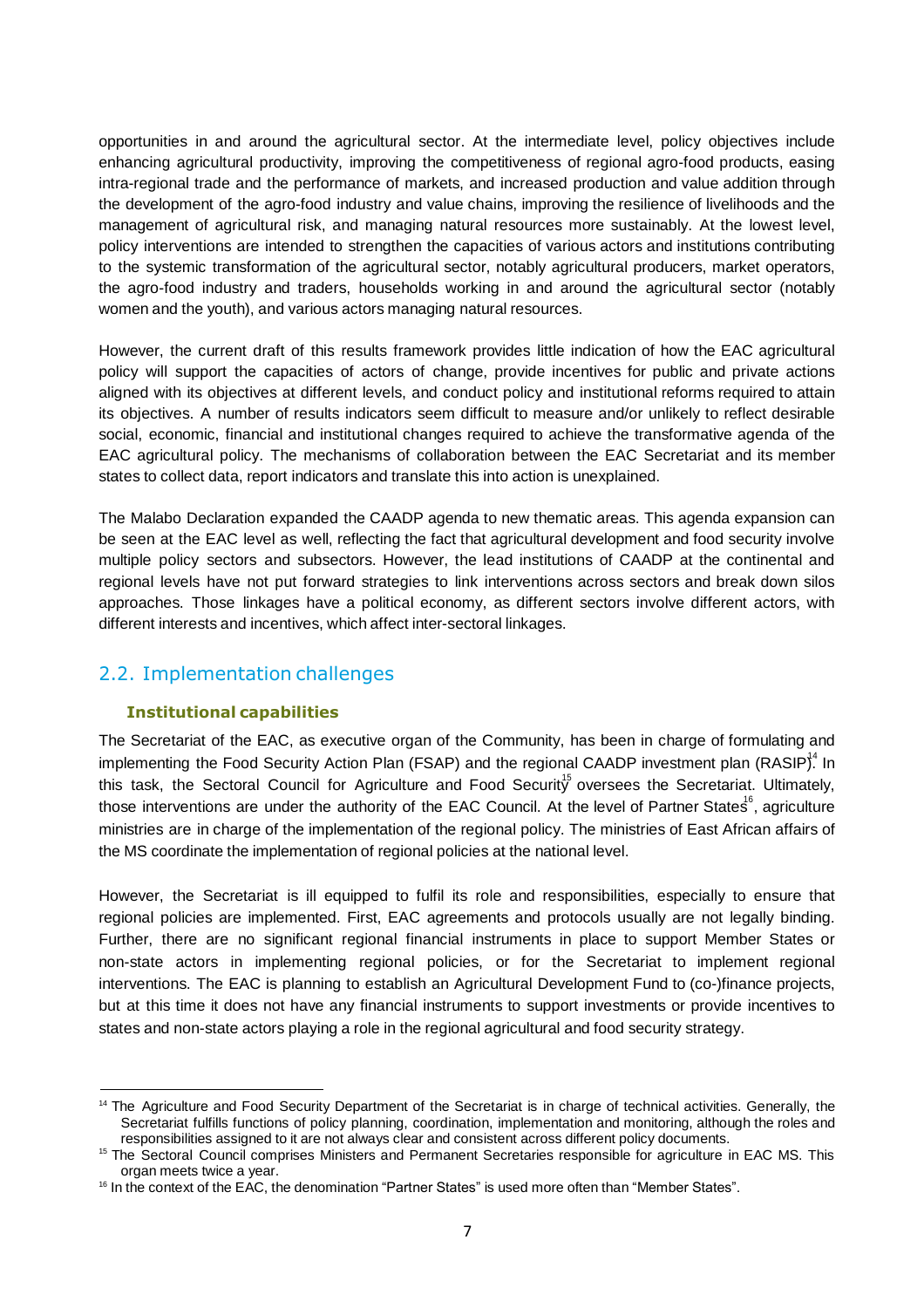17 In its technical work, the EAC Secretariat Agriculture and Food Security Department has received support from the Association for Strengthening Agricultural Research in Eastern and Central Africa (ASARECA). This network, which brings together scientists from the national agricultural research institutions of the member countries, national agricultural extension service providers and other technical actors, has provided critical knowledge support to the policy processes led by the Secretariat.

agreements and protocols is also limited by the few human and financial resources it has at its disposal. <sup>18</sup> The institutional capacity of the Secretariat to follow through on the monitoring and enforcement of regional The Secretariat has been severely constrained in its ability to reach out to national policymakers, notably agriculture ministries, and non-state actors to sensitise them about the FSAP, CAAPD and related policies such as the EAC Climate Change Policy, as the 9th EAC Heads of State Summit directed it.

monitoring and evaluation unit.<sup>19</sup>To implement the Common Market Protocol, the EAC has established a In the agricultural and food security sectors, the EAC has not yet established a mutual accountability mechanism to monitor policy implementation and review policy outcomes/impacts and does not have a programme to monitor and resolve irregular non-tariff trade barriers, including those concerning agricultural goods. But its political power is weak compared to the stakes of the policy issues it seeks to address, with Member States reluctant to give the Secretariat more capacity and supranational authority to make decisions about the regional policy agenda, support policy implementation and pressure or coerce MS into implementing regional agreements and protocols.

The East African Legislative Assembly (EALA) has a crucial role to play in advocating for and monitoring the implementation of commitments by Member States with regards to regional agreements and protocols as well as the domestication of other regional policies, in particular in the agricultural and food security sectors. It should also foster the participation of non-state actors in agricultural and food security policy dialogues, policy planning and budgeting processes, implementation activities, and monitoring, on the basis of the CAADP Results Framework. Yet, there is no consistent consultation framework between the EALA Committee on Agriculture, Tourism and Natural Resources (ATNR), farmers' representatives, other business and civil society actors concerned with the agricultural sector, and representatives of Member States (for example, national CAADP Focal Points). According to the FSAP, the EAC intended to provide support to non-state actors over the period 2011-2015, but little has been done to that effect.

adopt policies and effectively invest more in smallholder agriculture, but its ability to pressure member Informal 'rules' and decision-making processes compound the lack of effectiveness of the Secretariat and the EALA in implementing the regional agricultural and food security policy. There are reports of conflicting views among MS and other concerned actors on the question whether the Secretariat should have more authority. In the past, the EAC Summit has not exercised its power to sanction Partner States for non-compliance with the Treaty. The EALA seems to have very little power, largely due to the fact that the EAC Council uses formal and informal institutions to restrain the EALA and to maximize its own power, including through patronage. This power structure also limits the involvement of non-state actors in regional policy planning. Recently, the EALA tabled a motion for a resolution by the Heads of State of the EAC to states into acting upon this motion appears limited.

<sup>&</sup>lt;sup>17</sup> ASARECA is a regional organisation constituted of National Agricultural Research Systems of 11 member countries, including Burundi, the Democratic Republic of the Congo, Eritrea, Ethiopia, Kenya, Madagascar, Rwanda, South Sudan, Sudan, Tanzania and Uganda.

<sup>&</sup>lt;sup>18</sup> The Agriculture and Food Security Department is staffed with a handful of people only.

<sup>19</sup> Mutual accountability is a key principle of CAADP. Under CAADP, Heads of State and Government committed to establish mechanisms to regularly review progress made towards the objectives set by the Malabo Declaration.

<sup>&</sup>lt;sup>20</sup> This motion was adopted at during meeting of the EALA, in the presence of EALA members of the agriculture committee, representatives of national parliaments and the CAADP focal points of EAC MS.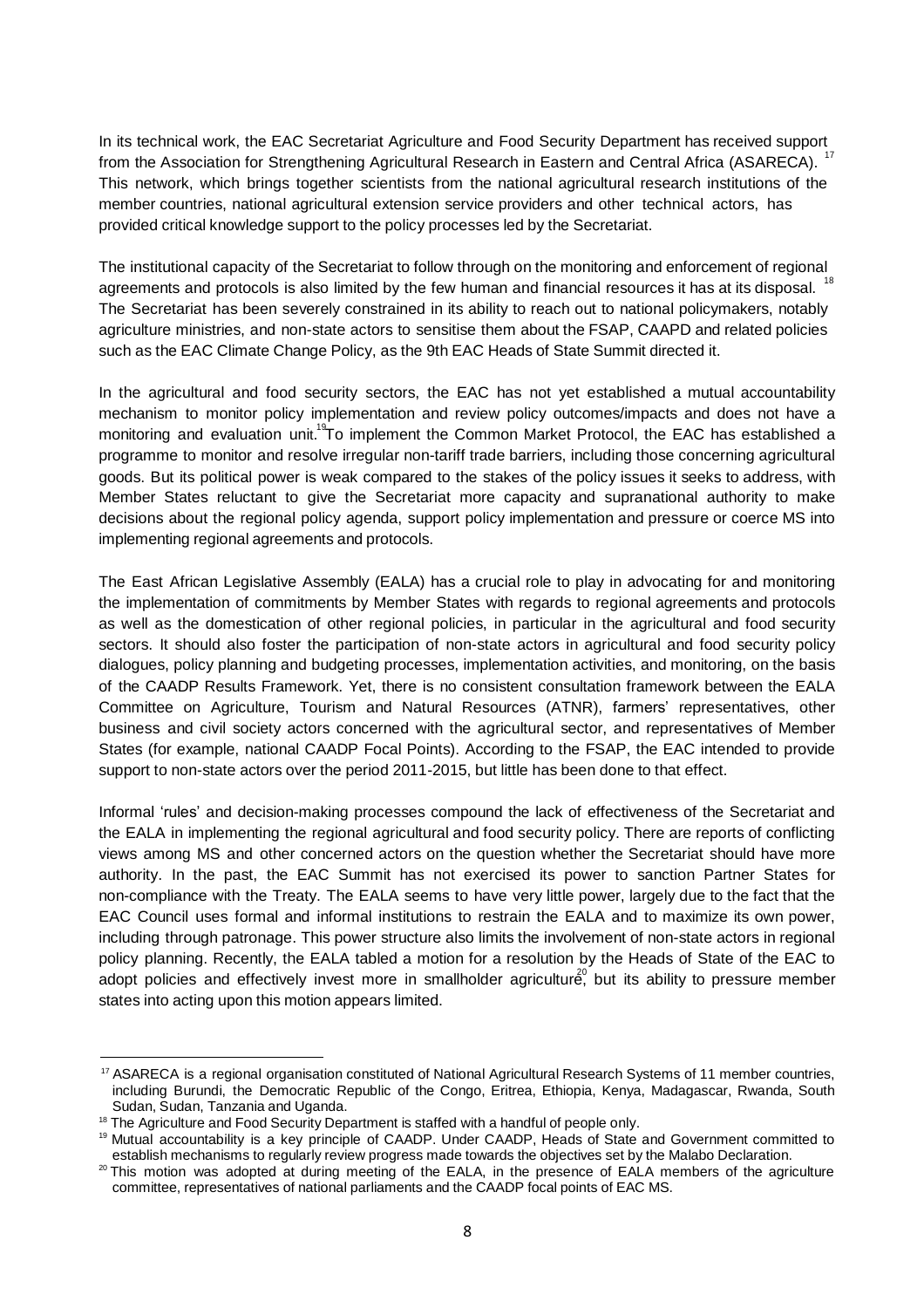In light of the institutional, operational and political constraints limiting the action of its organs, the agricultural and food security agenda of the EAC as laid out in the 4<sup>th</sup> Development Strategy and the FSAP appear overambitious and having little impact on Partner States' agricultural policies or sectors. Yet, other factors must be assessed to understand the effectiveness of EAC institutions in promoting agricultural development and food security in Eastern Africa.

#### **Financial capabilities**

Assembly<sup>21</sup>, 'the [AU] Maputo Declaration [...] has not been fully implemented in the EAC [...] the budget The 2011-2015 Food Security Action Plan specified the following allocation of resources to finance policies and investments under this plan: USD10bn for irrigation; USD5.5bn for other technologies; USD10bn for transport infrastructure; and USD2.5bn for risk management instruments. Information on financial resources mobilised and expenditures realised are not readily available, but these numbers seem far above what could have been realistically envisaged over that period. According to the East African Legislative allocations target to 10% in most of the EAC Partner States has not been fulfilled and […] annual agriculture sector growth within EAC remains below the targeted 6% except in Rwanda'. Furthermore, the EALA and the Eastern and Southern Small Scale Farmers' Forum noted that public agricultural expenditures are often inappropriately used with losses, poor execution and ineffective investments with regards to the agricultural and rural transformation agenda and their benefit to smallholder farmers.

#### **Policy outcomes**

frequent infringements on the CET.  $^{22}$ Although there is no proper evaluation of the FSAP readily available, the general impression gained from various documents and key informants is that the agricultural and food security policy of the EAC has been partially and/or inconsistently implemented. The implementation of the EAC Common External Tariff (CET), notably for agricultural products classified as sensitive and highly protected from extra-regional imports, has been uneven across countries and over time. Exemptions (or 'duty remissions'), aiming to lower consumer food prices or allow government-to-government trade deals, as well as fraudulent imports, which serve vested interests (for example, milk powder and sugar imports through Tanzania), have given rise to

The Common Market Protocol has also been partially and inconsistently implemented, with the regular occurrence of trade bans and other quantitative restrictions (although these are permitted to some extent by the Customs Management Act (EAC, 2004 and 2012)), undue customs duties, various non-tariff trade measures, and public purchases at non-market prices (Nyoro, Ayieko and Muyanga, 2007). Those impediments are in large part due to small-scale rent-seeking practices by customs agents, police officers, services providers, local officials and so forth (Mathieson, 2016).

Cumbersome, costly and time-consuming cross-border trade procedures (customs and certification procedures notably) have been hampering cross-border shipments of goods. Those barriers to trade explain in large part why much of cross-border agricultural trade has remained in the informal domain. They have also hindered the development of and private investments into cross-border agro-food value chains. Border crossing issues such as the harassment of women traders by some border officials hamper the small-scale economic activities that poor households rely on for their livelihoods. Nonetheless, significant progress has been made in easing intra-regional trade in recent years, especially with the EAC Time Bound Programme on Elimination of Identified NTBs supported by the programme TradeMark East Africa

<sup>&</sup>lt;sup>21</sup> See recent report of the EALA Committee on Agriculture, Tourism and Natural Resources on the 'EAC Agriculture Budget Summit 2016', which was organised by the Eastern and Southern Small Scale Farmers' Forum and other non-state actors in the EAC.

<sup>&</sup>lt;sup>22</sup> For instance, see [www.trademarkea.com/impact-stories/improving-rice-exports-to-the-eac-region/](http://www.trademarkea.com/impact-stories/improving-rice-exports-to-the-eac-region/) (December 2016).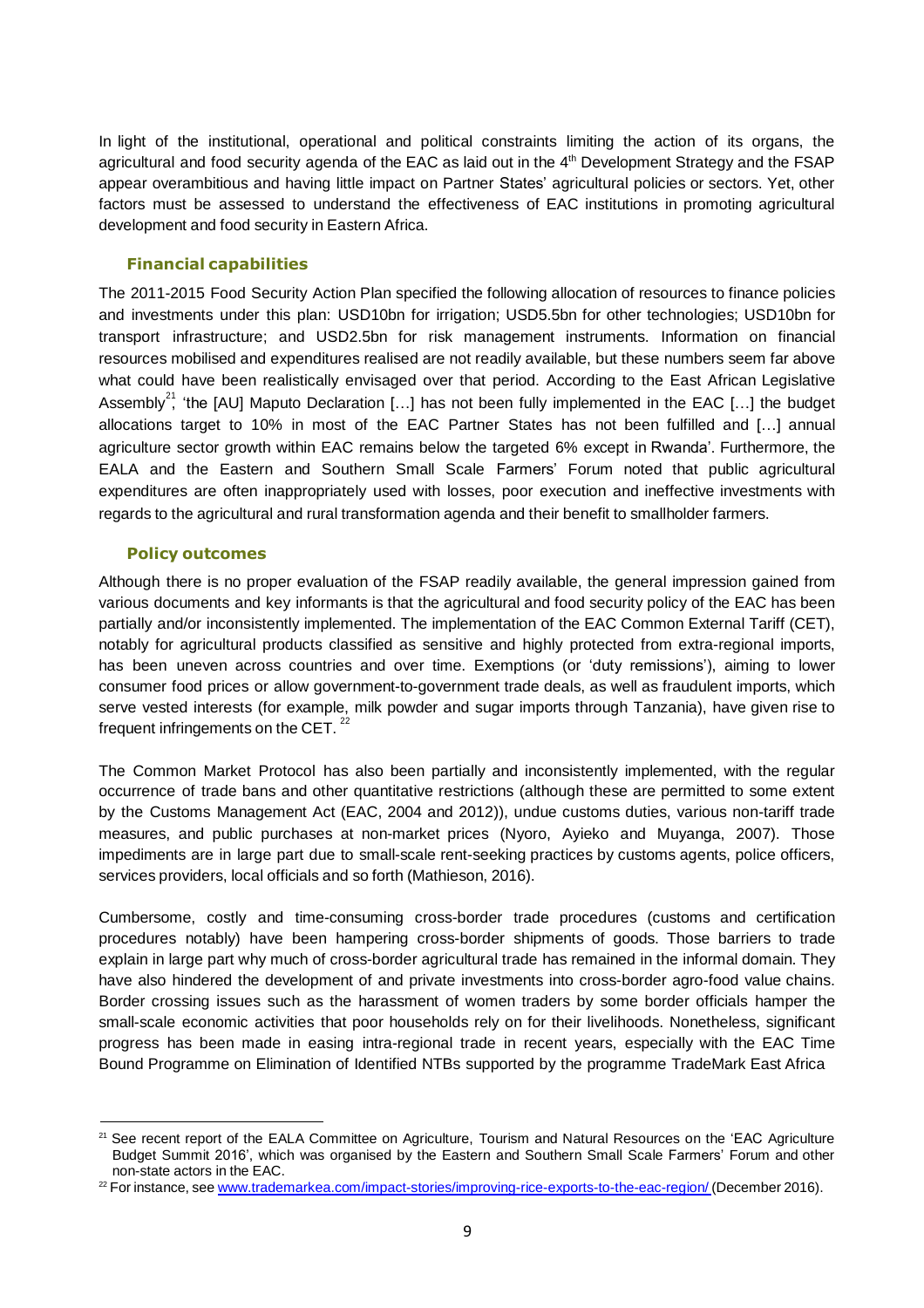(see below).<sup>23</sup>Yet, the slow process of harmonisation of agricultural and food policies and of product/input regulations has constrained this progress.

## <span id="page-9-0"></span>2.3. Actors influencing the EAC agricultural and food security policy

#### **Overlapping RECs**

24 The membership of the EAC overlaps with three other RECs: SADC, with Tanzania in common; COMESA, with Burundi, Kenya, Rwanda, South Sudan and Uganda in common; IGAD, with Kenya, Uganda and now South Sudan in common; and the Economic Community of Central African States ECCAS, with Burundi and Rwanda in common. These three RECs have also developed agricultural and food security policies, posing the problem for complementarity, coherence and effectiveness of these different regional policies. There are efforts to coordinate and, where needed, harmonise overlapping regional policies, notably with the proposed COMESA-EAC-SADC Tripartite Free Trade Area (TFTA). However, the institutional mechanisms to facilitate coordination and harmonisation are generally weak.

(Vanheukelom, 2016). <sup>25</sup>The push for the formulation and implementation of CAADP essentially came from Although on paper the CAADP agenda and structures seemed conducive to harmonious relations among the continental, regional and national levels, in practice an overlap of competences and a contest for roles and access to financial resources among these three levels has created inter-institutional tensions the top, that is, the AU Summit of Maputo in 2003 that launched CAADP. Subsequently, the modalities and financing for its implementation were essentially determined by the NPCA, with the AUC and the NPCA having been allocated a large share of the financial resources for the CAADP process. The strongest tensions arose between the continental institutions and the RECs, especially when the latter had already made substantial strides towards developing their own regional agricultural policies and associated mechanisms. The 2014 Malabo Declaration, while placing more emphasis on agricultural trade, did not confer to the RECs responsibilities in the implementation of CAADP commensurate with their obvious role in tackling trade-related issues.

#### **Involvement of the private sector**

The private sector has been a key driver of the formulation and implementation of EAC policies. The Kenyan financial, retail and telecommunication sectors, which have the ambition to expand regionally, have been particularly influential. The East African Business Council (EABC), an apex trade association representing business interests at the regional level, constitute a major private actor in the East African integration process. The EABC has been voicing its concerns about and engaging in the resolution of cross-border trade barriers within the EAC while a number of private sector organisations have been

<sup>&</sup>lt;sup>23</sup> The achievements of this programme are largely due to the work undertaken by National Monitoring Committees, in collaboration with the EAC Secretariat, which were established in 2011, with support from TradeMark East Africa. As TMEA (2016) explains: '*A significant result of the NTBs programme has been the enactment of the EAC* Elimination of NTB Act. The NTB Act aims to give effect to the second clause under Article 13 of the Customs Union, by establishing a legal mechanism for identifying and monitoring the removal of NTBs... A great value of the NTB Act is the possibility for the Council of Ministers to recommend to the Summit the imposition of sanctions against a Partner State, which fails to comply with any directive, decision or recommendations of the Council.'

<sup>&</sup>lt;sup>24</sup> There can also be a problem of redundancy of policies. For example, RECs may impose levies on extra-regional imports, which means that importers or national revenue authorities may have to transfer import levies to several RECs, in addition to the (new) tax levied for the AU.

<sup>&</sup>lt;sup>25</sup> Roles and responsibilities at different levels often were only vaguely made explicit, mutually agreed upon or integrated into institutional arrangements. This issue was to some extent remedied by the 2015 AU Summit, which called for a clearer distinction of roles and responsibilities among the AUC, the NPCA and the RECs in the governance of CAADP.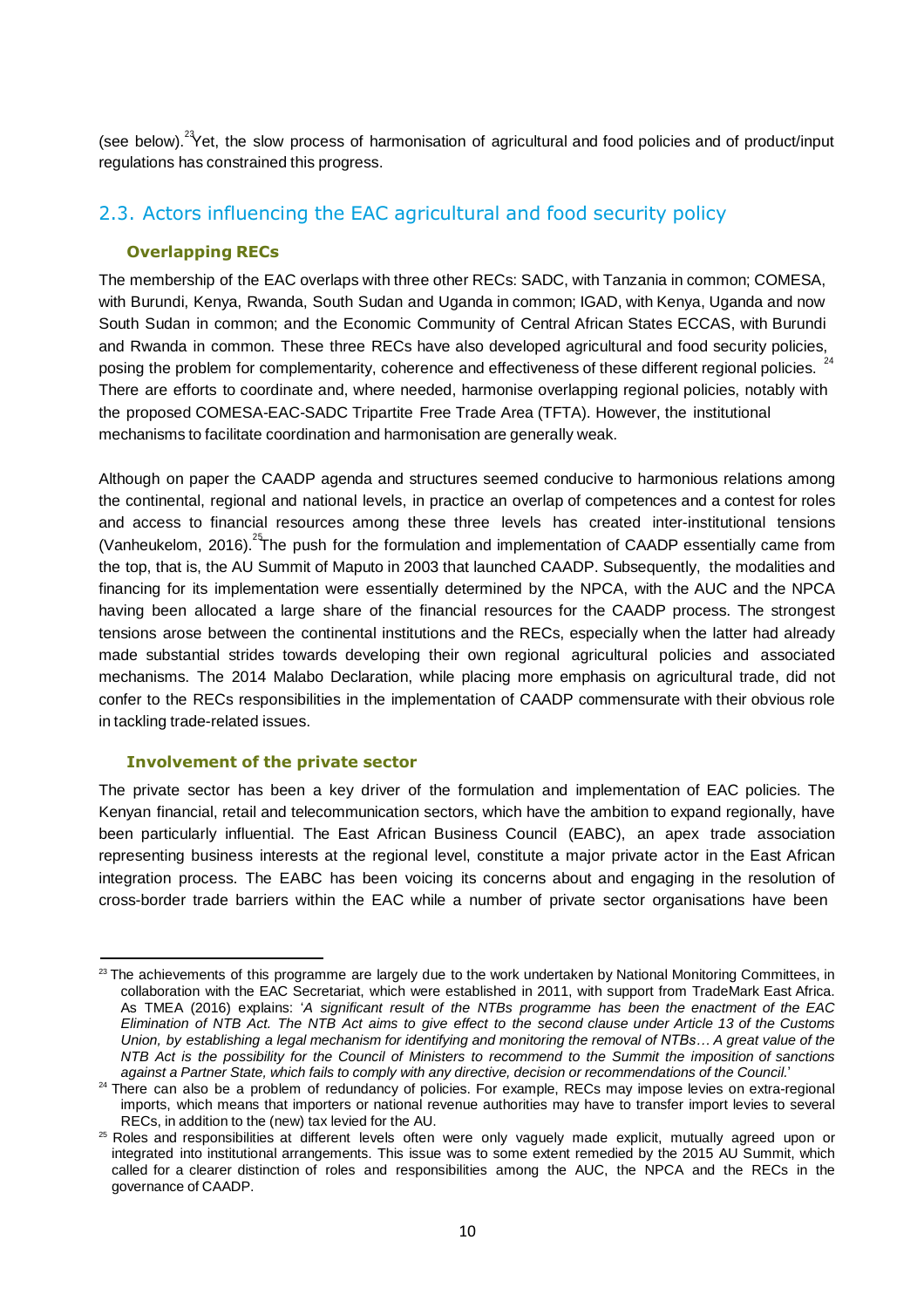engaging in the EAC agricultural policy and CAADP processes, notably the East African Farmers Federation(EAFF).

smallholder farmers, agricultural transformation and enhanced market access.  $^{26}$ Gradually, CAADP has had a positive impact on the organisation, visibility and participation of farm and other agro-food interests in regional agricultural policy processes, creating space for their representation in institutional structures and procedures, although this opening of agricultural policy processes was sometimes met with resistance and its impact on agricultural policy effectiveness has remained modest (see below). In this context, EAFF has intensified its advocacy campaign in favour of public support for

Yet, the approach of the EAC to managing its common agricultural and food security policy, in particular its regional CAADP process, has been too "top-down" and has insufficiently/inconsistently involved non-state actors, notably smallholder farmers, other agro-food value chain operators and key actors of the civil society, women and the youth (TradeMark East Africa, 2014). In Rwanda, for example, the private sector and the civil society are involved in EAC processes along with the Government, but the latter is in the lead and the formers are considered as implementing agencies more than independent actors.

The EAC has taken insufficient account of national specificities and challenges so as to revise its approaches and better harness political factors in favour of reforms and investments. Through a multicountry review of CAADP processes, Poulton et al. (2014) found rare instances of significant impacts of non-state actors on CAADP-related policy planning. Various reasons have been advanced for this fact: weak organisation of farm and rural interests, lack of political will, mistrust between bureaucrats and non-state actors, bureaucratic interests in preserving control over budget allocations, and lack of incentives to commit resources to dialogues and negotiations with non-state actors. The lack of involvement of non-state actors in agricultural policy planning has probably contributed to the investment deficit in agro-food value chains observed in the region, in comparison to the ambitious investment plans outlined by public institutions.

#### **External actors**

the 2008 food price crisis<sup>27</sup>(Poulton et al., 2014). It has contributed to the formulation of unrealistic CAADP possible, and including interventions already planned by donors.<sup>28</sup> Furthermore, as Vanheukelom (2016) The EAC has been heavily reliant on foreign development assistance. Donors' agendas may influence EAC policies, which then may not address the priorities of member state constituencies, and thus fail to garner support for their implementation. It may also create disincentives for member states to mobilize domestic resources for the budget of the EAC and risk generating a "per diem culture" and other forms of opportunistic behaviours, for example. This type of behaviour has been observed in a number of countries, including in Eastern Africa (see below) following the increase in development assistance brought about by investment plans comprising unmanageably long lists of investment projects to attract as much funding as notes, the fragmentation and lack of harmonisation of development assistance for CAADP and related agricultural policy processes and the pre-specification of thematic areas have probably reinforced bureaucratic burdens and the natural tendencies of CAADP Lead Institutions to work in silos, reducing the scope for coherence between agriculture, industry and trade policies.

The EAC has not benefited from the World-Bank-managed CAADP Multi-Donor Trust Fund (MDTF), unlike the continental institutions and other RECs that received sizeable financial resources and technical

 $^{26}$  For example, see the EAFF-led 2<sup>nd</sup> Regional CAADP Africa Forum in Nairobi in October 2013.

<sup>&</sup>lt;sup>27</sup> For example, the Global Agriculture and Food Security Program.

<sup>&</sup>lt;sup>28</sup> See below the case of Tanzania, for example.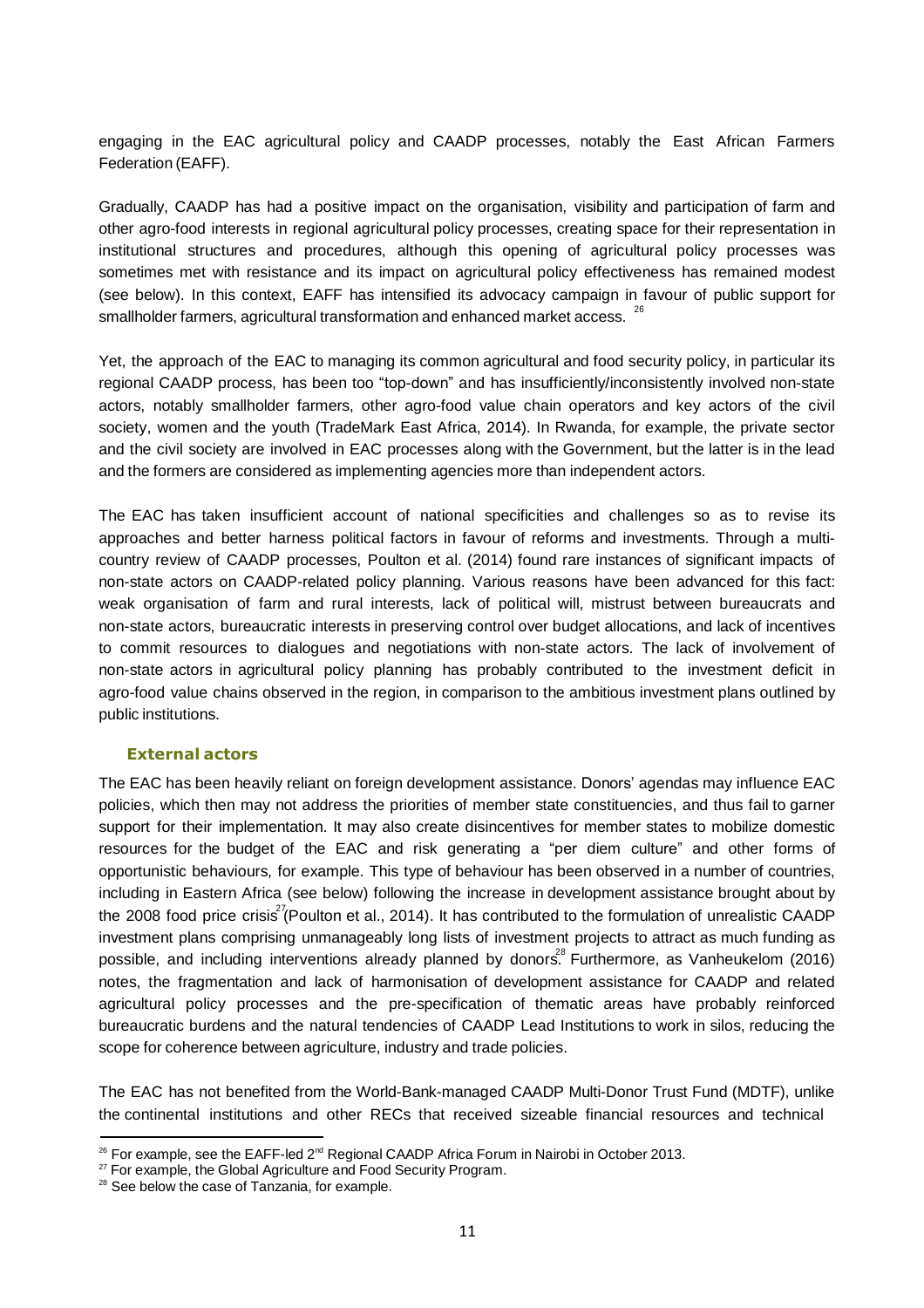assistance from the MDTF.<sup>29</sup>The MDTF constituted a major source of funding for national and regional ownership and incentives (ECDPM, 2014).  $^{30}$ CAADP processes following the 2008 food price crisis and the pledge of the G8 to ramp up development assistance for agriculture. This fund, although certainly useful in advancing CAADP processes, was probably not without adverse effects on the governance of CAADP as well as stakeholders' sense of

USAID projects also supported the EAC's regional agricultural policy.<sup>31</sup> USAID also supported the seed Instead, the Agriculture and Food Security department financed the regional CAADP process with its own resources and financial support provided by USAID through the Africa LEAD project. Previous regional regulatory harmonization process of the EAC (jointly with AGRA). The AfDB, the FAO, ReSAKSS (IFPRI) and the World Bank supported specific work streams of the EAC agricultural and food security policy. Indirectly, the EAC agricultural policy process has also benefitted from regional agriculture development and trade facilitation programmes. In particular, the European Commission has funded a programme to support regional and national farmers organisations in Africa, including at the level of the EAC.

TradeMark East Africa (TMEA), a trade facilitation initiative financed by multiple donors, has played an important role in facilitating intra-regional trade, although the benefits from lower trade costs and times have in large part accrued to extra-regional trade. Although it is established outside EAC institutions, TMEA has provided crucial support to the EAC Secretariat for the monitoring of trade barriers in the EAC. In the context of the Customs Union, TMEA has supported the harmonisation of customs procedures, documentation and other formalities, although this remains a work in progress. With TMEA's support, the EAC and its MS are establishing one-stop border posts to ease cross-border trade, providing potential benefits for agricultural producers and traders.

Chinese actors, who are heavily present in Eastern Africa, have been financing large-scale infrastructure projects, which have enabled EAC countries to implement their infrastructure policy agenda. Yet, these projects have mostly taken place outside EAC policies/programmes, through bilateral agreements with national governments. Sizeable financial means have helped to gain support from national constituencies but those projects may have caused coordination failures among EAC countries and sectors.

# <span id="page-11-0"></span>3. Political interests of the member states in the EAC and its agricultural policy

## <span id="page-11-1"></span>3.1. Financial contributions

operating budget. Burundi and Rwanda have not yet made payments for the 2016-2017 financial ye $\overset{3}{\mathrm{a}}\overset{2}{\mathrm{r}}$  as Under EAC rules, each member state is supposed to contribute USD8.4m every year towards the bloc's indicated by a recent EAC motion. Kenya, the bloc's biggest economy, has paid USD2.4m this year, 28% of the obligated amount. Tanzania has paid just USD550,000 or 7% of the required amount. South Sudan did not pay its contribution in 2016/17.

<sup>&</sup>lt;sup>29</sup> In Eastern and Southern Africa, COMESA, IGAD and SADC benefited from the MDTF.

<sup>30</sup> By promoting a "top-down approach" to policy planning and implementation and funding country processes through continental and regional institutions, the MDTF diluted national stakeholders' ownership of agricultural policy planning, at least in some countries.

<sup>&</sup>lt;sup>31</sup> The East Africa Trade Hub supported the formulation of the EAC Food and Nutrition Security policy, which was adopted by the 7<sup>th</sup> Sectoral Council on Agriculture and Food Security in September 2014.

 $32$  Rwanda pays its contributions but usually as late as possible.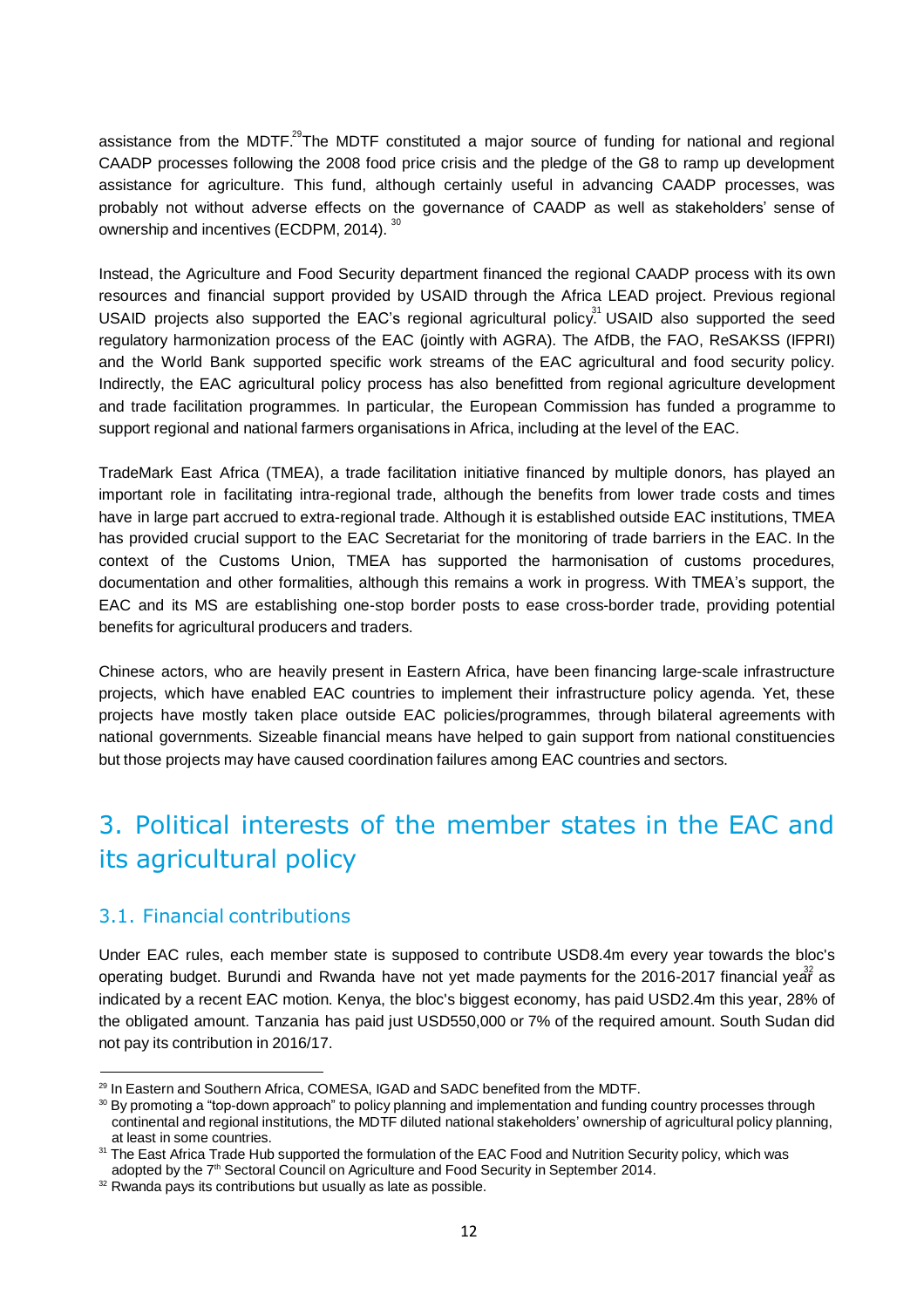The bloc is considering alternative funding sources and is turning to international donors including Germany, Norway, Denmark and the US to fill funding gaps. In 2016/17, donors' contributions amount to nearly 50% of the EAC budget (USD46.7m out of USD101m, down from 65% in 2013/14). As a result of shrinking MS contributions, the Budget for the Financial Year 2015/2016 was proposed at approximately US\$111m, a reduction from the higher 2014/2015 budget of US\$126m. For 2016/17, planned national public budgets for Kenya, Tanzania, Uganda and Rwanda (in USD) are, respectively, 22.8, 13.5, 12 and 2.49 bn (Karuhanga, 2016).

Kenya's public investments in 2016/17 have been allocated in favour of infrastructure development (energy, railway and roads), agriculture and agro-food processing. Uganda's public budget also favours infrastructure development (energy, oil and gas in particular, and transport), agriculture and agro-food processing, although large portions of public expenditures have been allocated to the education and labour policies. The allocation of large proportions of public expenditures to transport infrastructure appears in line with the priorities of the EAC placed on the improvement of regional transport corridors, railways and trade-supporting structures, particularly in Kenya, which has probably the biggest interest in being linked to its neighbours' markets.

Data on member state contributions to the EAC agricultural policy, in particular to the FSAP, are not readily available. Yet, Levard and Pautrizel (2014) indicate that having member states provide resources to fund the common agricultural policy has been a challenge and that its formulation and implementation has remained considerably dependent on traditional donor financing. At the national level, EAC countries have failed to meet the target of CAADP for public agricultural expenditures, unlike other African countries. Kenya, Rwanda, Tanzania and Uganda allocated less than 10% of their public expenditures to agriculture between 2003 and 2010 (see Figure 1).



**Figure 1:** Shares of public agricultural expenditures in total expenditures in East African countries

Source: Benin and Yu (2013).

## <span id="page-12-0"></span>3.2. Interests in the agricultural sector

Major country-level interests in regional cooperation and integration processes in the agricultural sector revolve around intra-regional trade. The structure of agricultural trade in East African countries has not change dramatically in the period following the structural adjustment programmes of the 1980s and early 1990s: these countries remained exporters of traditional cash crops (cashew nuts, tropical fruits and vegetables, coffee, tea, sugar and cotton), although they began to export some new horticultural products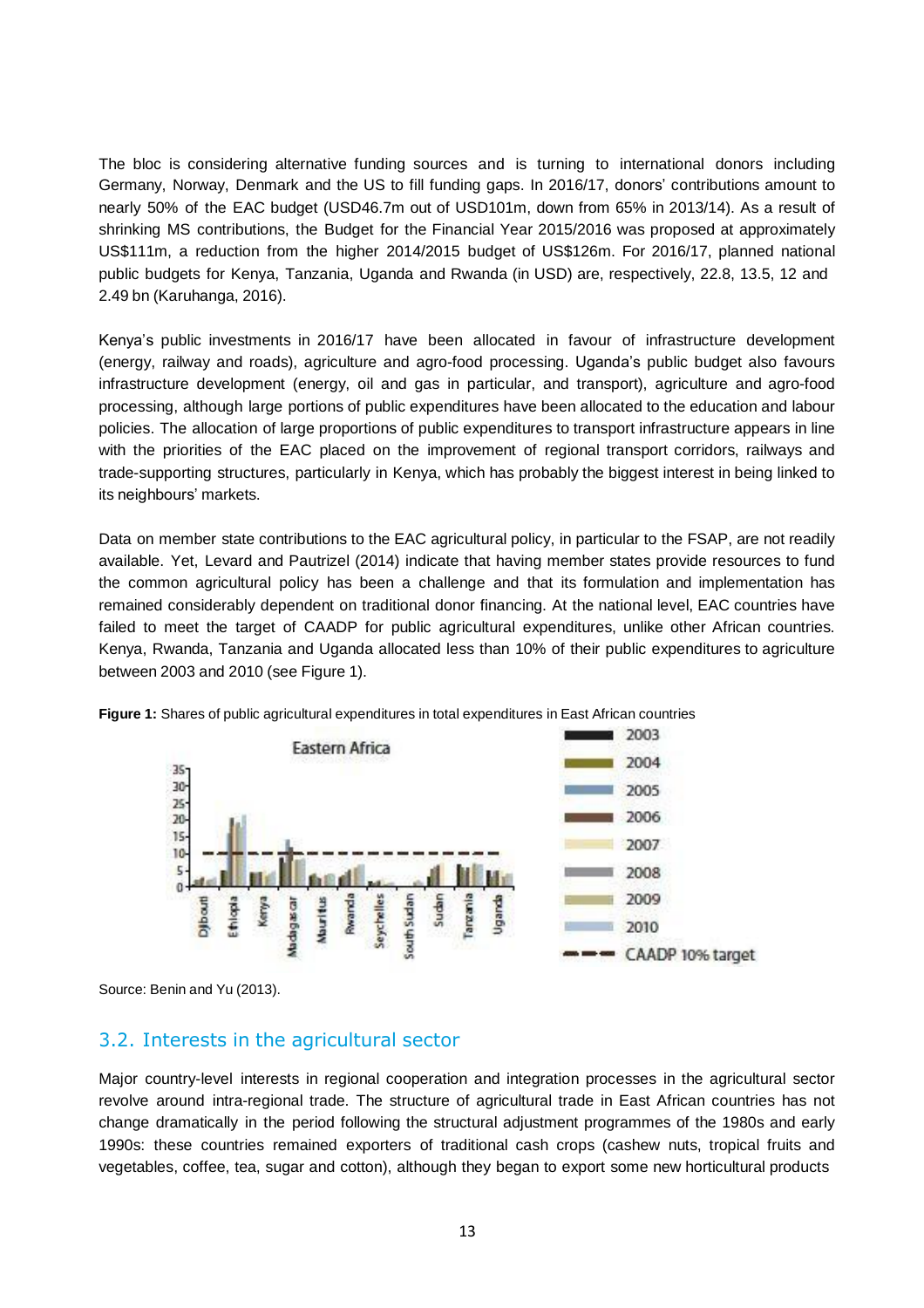crops as well as staple food crops have remained subject to net taxation (Meijerink, et al., 2009).  $^{33}$ (flowers and vegetables in Kenya and Uganda notably). The bias against the agricultural sector in sub-Saharan countries like East African countries (Tanzania for example) has persisted. Traditional cash

would be best protected if they implemented their own policies and regional agreements or protocols.  $34$ As Figure 1 shows, the countries have also remained importers of staple food commodities, in particular grains and rice, of which domestic production steadily rose but generally not as fast as consumption needs. Furthermore, trade liberalization reforms did not bring about large and sustained increases in intra-regional agricultural trade (Meijerink et al., 2009). Several reasons are invoked: tariff cuts vis-à-vis the rest of the world acted in favour of extra-regional trade more than intra-regional trade; limited agricultural production and trade complementarities among East African countries; poor transport and logistical infrastructure; incomplete and slow implementation of intra-regional trade agreements, with little involvement of the private sector in their formulation and implementation; and, importantly, the lack of supportive government policies in favour of agricultural production, agro-food processing and marketing. In this context, national governments' actual policies have been determined by essentially national perspectives and not by a regional perspective, that is, the view that consumers and farmers' welfare and food security conditions

|                | <b>Domestic availability</b><br>(1000 mt, 2014/15) | <b>Utilisation</b><br>$(1000 \text{ mt}, 2014/15)$ |
|----------------|----------------------------------------------------|----------------------------------------------------|
| <b>Burundi</b> | 262                                                | 398                                                |
| Kenya          | 3.994                                              | 6.554                                              |
| Rwanda         | 762                                                | 902                                                |
| Tanzania       | 7.961                                              | 8.796                                              |
| Uganda         | 3.457                                              | 3900                                               |

**Table 2:** Domestic availability and utilisation of cereals in EAC countries

Yet, in the 2000s, two major factors brought changes in the economic and political contexts compared to the preceding period: (1) a period of accelerated economic growth in East African countries that started in the 2000s, combined with rapid population growth and urbanisation, led to an increase in demand for food products (which has contributed to a high rate of food inflation); (2) the durable rise in international food crops' prices brought about by the 2007-08 market crisis, which was largely transmitted to domestic prices given the structural gap between consumption needs and production in these countries. In this context, intra-regional trade appeared to many in the region as an essential element of the response to these new

<sup>33</sup> In the aftermath of 2008 crisis, to ease households' access to food, the Tanzanian Government implemented a cereal export ban that led to a fall in prices detrimental to farmers (this ban remained in place for several years). In Kenya, the Government enacted a cereal export ban too and also put in place staple food price controls, which helped poor households access food from markets but reduced farm-gate food commodity prices and thus negatively affected farmers' welfare and incentives to produce more. These policies also prevented cross-border trade flows from surplus to deficit areas that could have improved food security conditions in the latter.

<sup>34</sup> The fundamental issue that underlies these national policy choices is akin to the prisoner's dilemma. For example, The ruling elites of Kenya, which has a large structural deficit in cereals, probably fear for their political survival when having to rely on imports of staple food commodities from other EAC and COMESA countries given that some of these countries have a tendency to impose export restrictions for cereals. See also Footnote 41.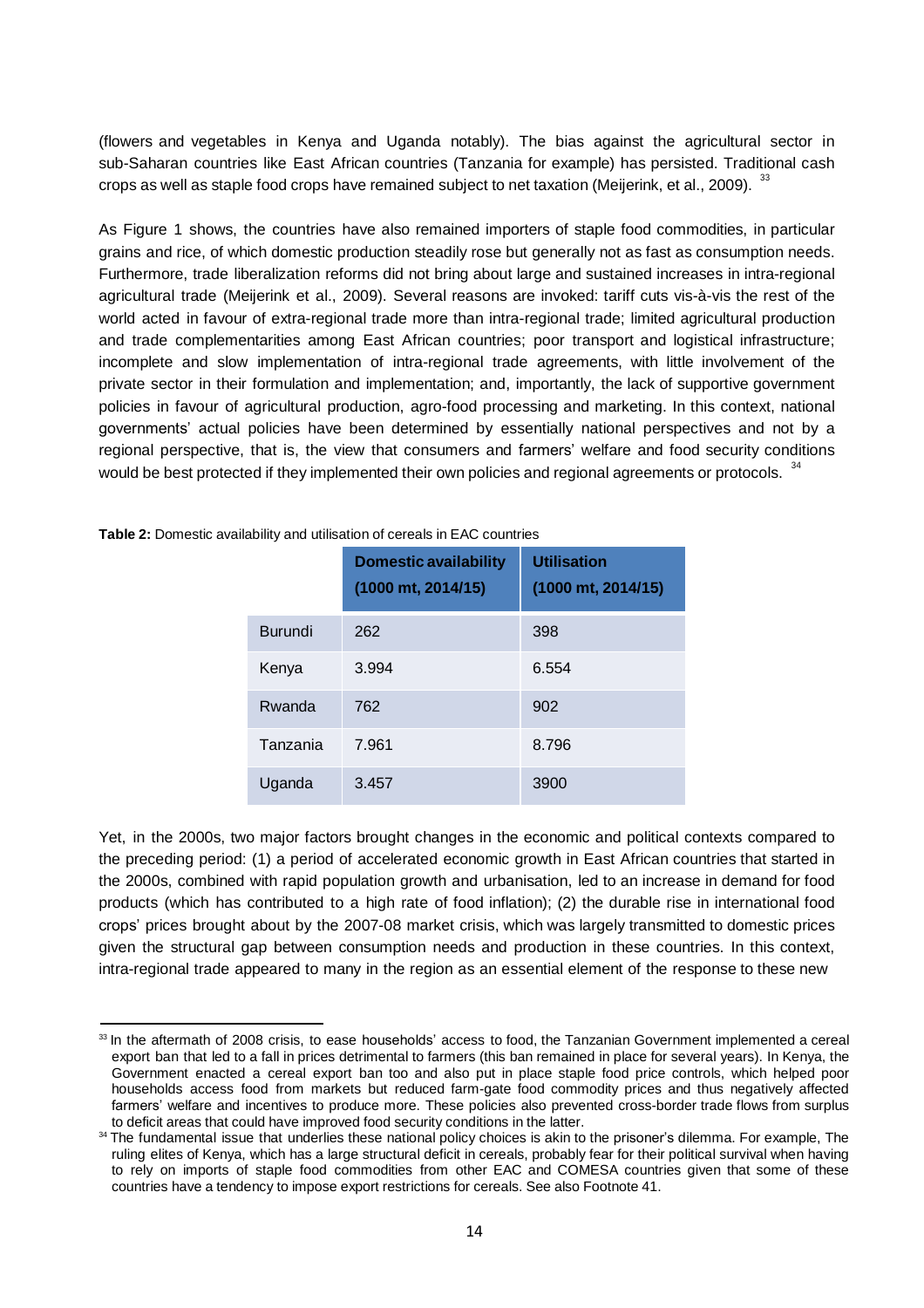risks and opportunities.<sup>35</sup>The views, the interests and the powers of those actors, especially national actors, have been the main determinants of the regional policy response and its degree of implementation.

agricultural reforms <sup>36</sup>when domestic political stability and their political survival critically depend on The political economy analysis of CAADP in 10 countries by Poulton et al. (2014) suggests a typology of countries with respect to their commitments to CAADP's objectives and principles. In some African countries, political leaders face strong incentives to support smallholder agriculture and promote effective agricultural development, rural populations' welfare as well as domestic food security. Examples of such countries are Rwanda and, to a lesser extent, Ethiopia. In others, for example, Burkina Faso, Ghana and Malawi, those incentives are weak - though the risk of food insecurity is significant, it is not widespread and severe, but ruling elites benefit from rents from the agricultural sector. In the third category, the majority, ruling coalitions tend to be fragmented and political incentives are too weak to motivate ruling elites to lead meaningful agricultural reforms, prioritize support to smallholder farmers in public budgets and deploy a whole-of-government approach ensuring that agricultural and rural development is effective. Tanzania and, to a lesser extent, Kenya and Uganda can be associated to this category.

particular in this regards<sup>37</sup>Commitments are made at the regional level but do not have repercussions on As the outcomes of the CAADP process shows, member states exhibit little real interest in the regional dimension of agricultural policy in the EAC. Their attention is much more on their national agricultural development strategies and agricultural policies (Afun-Ogidan, van Seters and Rampa, 2012), even though the regional CAADP Compact and investment plan aimed to support these. Tanzania stands out in national policy discussions and plans. Agricultural policy has remained very much the remit of national governments and agricultural development outcomes are essentially due to national policies.

#### **The case of Rwanda**

Rwanda was the first country to sign a CAADP Compact in 2007. It reached the 10% target of public spending on agriculture that same year - inclusive agricultural development was already a priority in the development and poverty reduction strategy of Rwanda. President Kagame showed leadership in the CAADP process and used it to push for reforms in Rwanda and convince its development partners to reallocate development assistance from social sectors to agriculture (Golooba-Mutebi and Booth, 2013) and to better coordinate their assistance in the agricultural sector. CAADP, and in particular NEPAD, brought additional capacity that strengthened Rwanda's agricultural policy planning. Given the political settlement, rapidly achieving inclusive development gains, in particular in rural areas, has been an imperative for the Rwandese ruling elite to maintaining political stability and civil security and to remain in power. At the same time, the dominance wielded by the ruling party over the political system and a well-disciplined public administration have allowed the Government to pursue long-term agricultural and rural development, possible with short-term costs or little payoff without risking losing the next elections.

<sup>35</sup> For instance, see the 2004 Nairobi Declaration of EAC-SADC-COMESA agricultural ministers on 'Expanding Opportunities for Agricultural Production, Enhanced Regional Food Security, Increased Regional Trade and Expanded Agro-Exports through Research, Value Addition and Trade Facilitation'.

<sup>&</sup>lt;sup>36</sup> For example, the implementation of transparent and predictable rules regulating agricultural markets, rather than informal and/or *ad hoc* arrangements among economic operators and public authorities, which entail higher transaction costs and risks for weaker market participants and forces them into the informal sector.

<sup>&</sup>lt;sup>37</sup> Pers. comm. with donors based in Tanzania.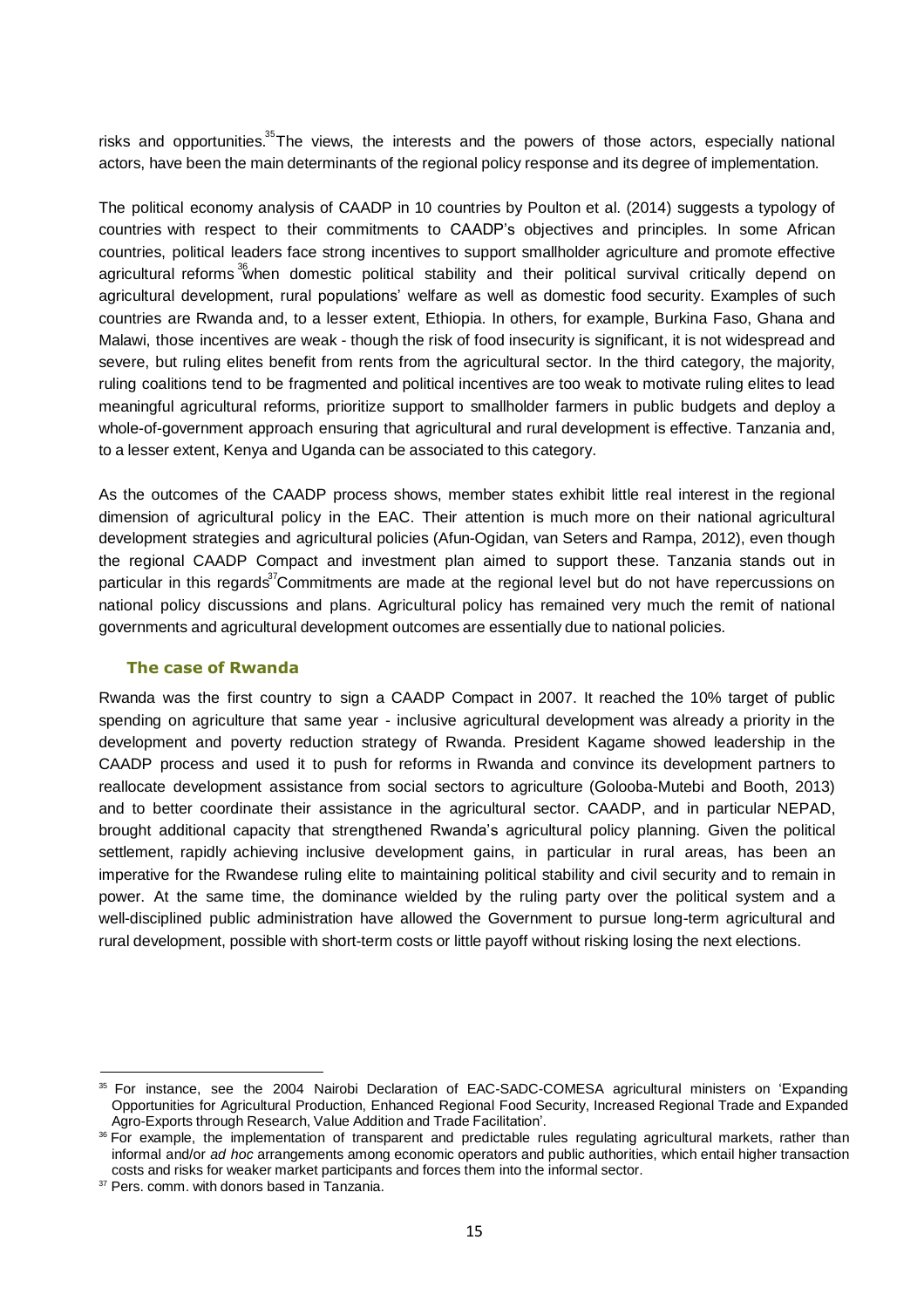#### **The case of Tanzania**

plans and with weak central control and incentives. The national CAADP investment plan ended up by itself has had little impact in terms of agricultural reforms.  $^{39}$ The other countries of the EAC, including Tanzania, did not sign their CAADP Compacts until after the pledge of the G8 in 2008 (see above). In Tanzania, the national and EAC CAADP processes (Compacts, investment plans, results frameworks, and so forth) have created confusion, as they led to redundancies or contradictions with pre-existing processes, and added burdens for stakeholders, including the bureaucracy of the national government that was already busy with multiple agricultural developments strategies and providing for little more than a wish list. For its CAADP process, Tanzania received technical support essentially from the EAC (stocktaking exercise, multi-stakeholder consultation, drafting of the Compact and the investment plan, etc.). Divisions among the Tanzanian ruling elite, lack of a unified ideological framework, and lack of discipline in its administration are said to hinder the Government in implementing an effective agricultural and rural development policy. Against this background, the formal process of CAADP

#### **Implications at the regional level**

Regional processes have seen varying degrees of participation, ownership by national actors, resources and outcomes. The political economy of agriculture in African countries and in Eastern Africa in particular, involves the extraction of rents from agro-food value chains by ruling elites, a key reason why agricultural policy remains a domestic matter. Except for Rwanda, political elites in the EAC Member states have insufficient control over rents and power to coordinate the formulation and implementation of reforms, notably in the area of EAC integration. The lack of genuine support to a regional approach also stems from the absence of an integrated approach at the national level, especially between trade policy and policies for productive sectors, especially agriculture and industry. This limits exploitation of comparative advantages and the diversification of livelihoods which would complement the liberalization of domestic markets.

The value added of the EAC can be particularly difficult to see at the level of poor households and other interest groups, with many of them benefitting more directly from national, formal and informal policies (secured land tenure, financial services, extension services, better local marketing opportunities, and ad hoc trade arrangements). Differences in national policies supporting farm production (for example, input subsidies) or raising fiscal resources from the agricultural sector pose obstacles to the implementation of a common regional agricultural policy and a common agricultural market. Particular/vested interests within these states have caused delays or blocked the implementation of EAC policies like the customs union.

SPS Protocol<sup>40</sup>, which is a crucial to facilitate the trade of agricultural and food products and for countries Given these circumstances, there does not seem to be any strong coalitions of state actors trying to shape the regional agricultural policy in the EAC. Drivers of regional integration are more likely to emerge from the private sector. For example, member states, especially Kenya, have shown interest in the conclusion of the like Kenya with a nascent agro-industry, to access other national markets in Eastern Africa.

<sup>&</sup>lt;sup>38</sup> Tanzania Food Security Investment Plan (TAFSIP).

<sup>39</sup> Indirectly, Tanzania's CAADP process has helped raised awareness about the importance of investing in agriculture, coordinating across policy areas, and involving the private sector, especially smallholder farmers, in agricultural policy planning (like at the continental level).

 $40$  See letter EAC/5/2 Vol. VII(41) of 20<sup>th</sup> July, 2011, from the Permanent Secretary of the Kenyan Ministry of the East African Community to the Secretary General of the EAC Secretariat.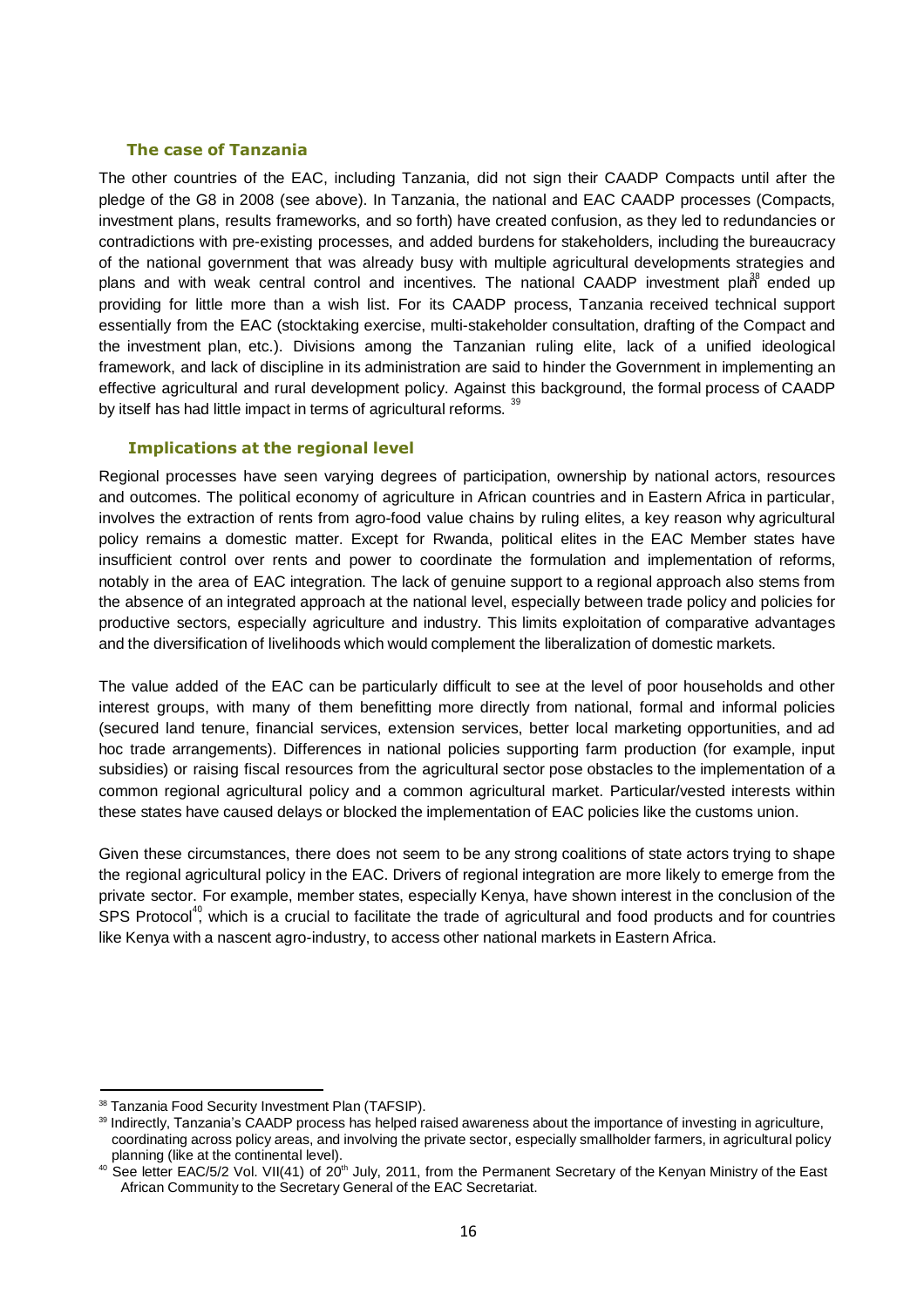# <span id="page-16-0"></span>4. What are the areas of the agricultural and food security policy with most traction for regional cooperation?

41 The re-establishment of the EAC in 2000 came with the intent to give the private sector and the civil society a greater role in the regional integration process. Intra-regional trade opportunities expanded with high rates of economic growth among EAC countries in the 2000s and early 2010s, the dissemination of new technologies, a rising urban middle class with consumer demand for differentiated products, and the lowering of barriers to cross-border movement of goods and people. Nowadays, large companies as well as SMEs in Kenya, Rwanda, Tanzania and Uganda, notably in the agro-food sector, are contemplating or already exploiting those opportunities for trade in processed, differentiated goods. Kenya's private sector is the most advanced of all the EAC countries in exploiting those opportunities.

developing transport infrastructure and trade-supporting structures<sup>42</sup> seems directly related to the shared The convergence of interests among EAC countries and especially Kenya, Rwanda and Uganda in economic incentives and trade opportunities described previously. Kenyan actors want to improve their access to landlocked countries' markets (Uganda, Rwanda, South Sudan and the Democratic Republic of Congo) whereas Rwanda and Uganda want to reduce the transport costs and times to/from the port of Mombasa for both their exports and imports. Chinese actors have provided sizeable financial resources for the development of that infrastructure.

A number of agricultural sub-sectors present opportunities for a deepening of regional cooperation to develop regional value chains. The agro-food sector is the biggest direct employer of all manufacturing industries in the region. Agro-food value chains, particularly processed fruits and vegetables, have the highest job creation potential. In addition, the agro-food sector value chains have a significant multiplier effect to boost EAC economies and enhance food security. The agro-processing industry has the highest growth potential in the region. Agro-processing industry in the region primarily comprises vegetable oil processing, fruits and vegetable processing, nuts (cashew and macadamia), beverages (tea, coffee and beer), dairy, meat, other plantation products (sisal, pyrethrum, and sugar), and grain milling (maize, wheat and rice).

trade in Eastern and Southern Africa. They are affecting both tariff and non-tariff policies as well as 44 There has been a surge in international and intra-regional investments in large-scale agricultural and agro-food processing operations as well as trade, for example, in the dairy and sugar sectors. Those market-led developments are putting pressure on national governments to ease barriers to cross-border customs procedures and other trade regulations. In Eastern Africa, the dairy sector has considerable development potential, given the already large share of dairy farming in agricultural production and farm employment, and the growing demand for dairy products in urban centres. But this potential has remained underexploited. Ruling elites have incentives to establish pockets of bureaucratic capability to properly manage markets that generate economic resources and support rural constituencies in producing areas. If there are opportunities in the regional market, those elites will also have incentives to put in place the policy conditions allowing economic operators to exploit those opportunities.

<sup>&</sup>lt;sup>41</sup> In Kenya, the Ministry for East African Affairs was recently into the Ministry for Industry and Trade.

 $42$  For example, the monitoring mechanism for trade policy implementation, which is an obligation under the EAC Treaty, Customs Union and Common Market Protocol.

<sup>43</sup> Non-tariff policies notably including SPS regulations and technical standards.

<sup>44</sup> For an example in the dairy sector in Uganda, see Mette Kjaer, Muhumuza and Mwebaze (2012).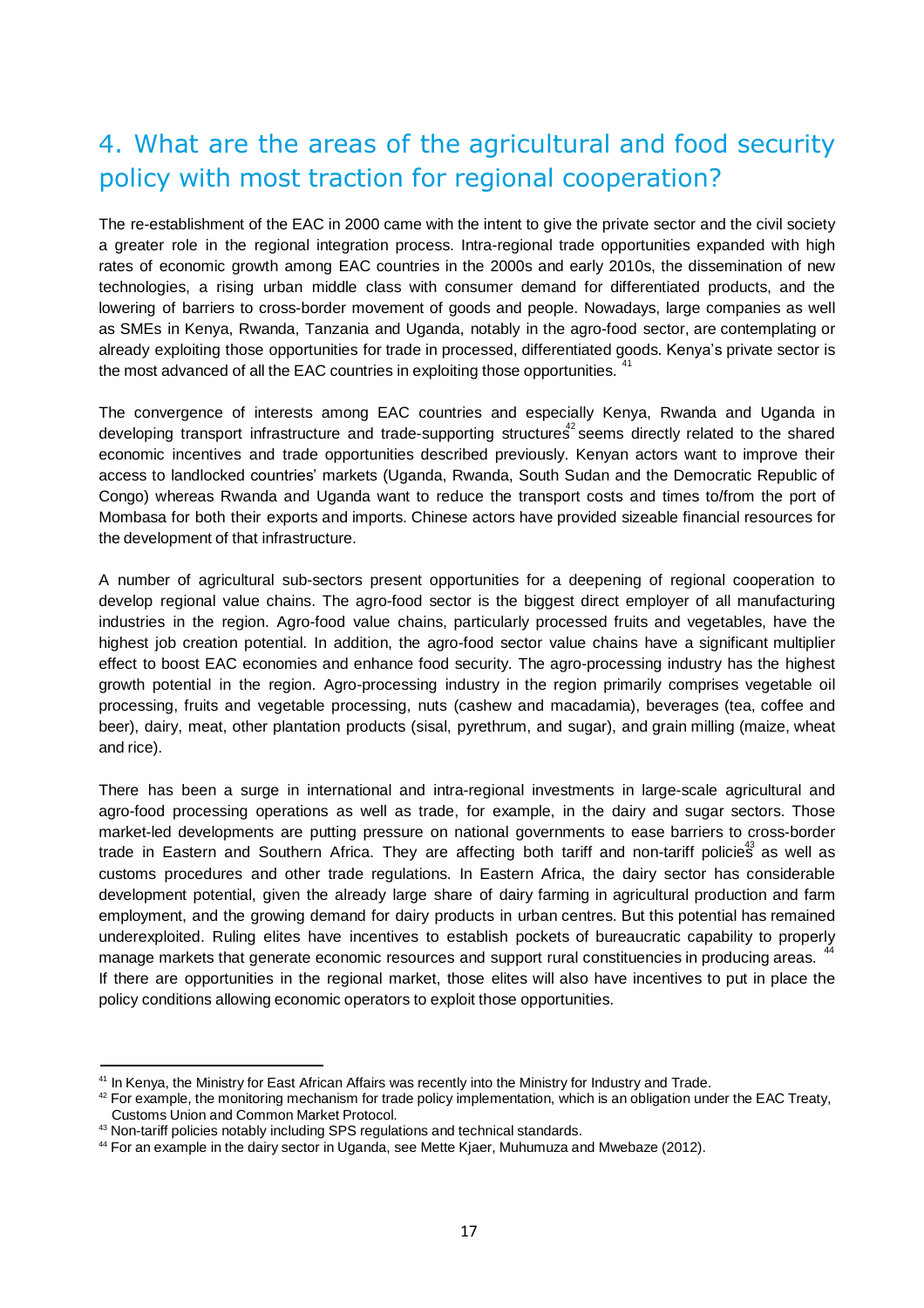Growth and regional/international investments in the food retail sector are also going to be drivers of regional policy developments concerning agricultural markets and trade. They will also put pressure on farm policy to ensure that local producers can meet supply chain requirements, especially given the fluctuations affecting international markets in recent years. To exploit those trade opportunities, EAC countries will have to upgrade and harmonise their legal and regulatory frameworks for transboundary pest and animal disease control and other biosafety issues (so as to reduce non-tariff barriers to trade in a fair way) and develop other market regulation arrangements, including competition policy, safeguard measures and dispute settlement mechanisms.

| Policy area                                                             | <b>Comment</b>                                           |
|-------------------------------------------------------------------------|----------------------------------------------------------|
| Agricultural trade facilitation, in particular<br>mutual                | Trade is a key focus of the EAC; there are several       |
| recognition agreements concerning product market rules                  | programmes and organisations focusing on trade,          |
| and norms, so as to facilitate the cross-border movement                | including agricultural trade.                            |
| of agricultural goods, farm inputs, and food products<br>within the EAC |                                                          |
|                                                                         |                                                          |
| Harmonisation of SPS regulations and of technical                       | There are several programmes and organisations           |
| standards for agricultural products and inputs                          | focusing on SPS issues.                                  |
| Prevention and control of transboundary animal and                      | Considering the trade agenda, these issues related to    |
| zoonotic diseases                                                       | the movement of animals and animal products across       |
| Same for plants                                                         | border is an important issue.                            |
| Trade policy harmonisation                                              | Further progress should and can be made in               |
|                                                                         | implementing the CET.                                    |
| <b>EAC Cooperative Societies legislation</b>                            | The Bill has been enacted. The current challenge         |
|                                                                         | resides in the implementation of this legislation at the |
|                                                                         | national and local levels.                               |

45 **Table 3:** Areas of the common agricultural policy where the EAC has most traction

agro-food value chains.<sup>47</sup>lt was strongly supported by farmers organisations, notably the EAFF, and other of public, animal and plant health as well as food insecurity  $48^{\circ}$ In the context of an emerging regional market, the issue of cooperative societies also deserves particular attention. Cooperative societies represent a sizeable share of the agro-food sector and may provide for significant agricultural growth and development in the future. The 2014 EAC Cooperative Societies Bill, which was enacted in 2015 by the EALA, established a policy framework that could be favourable to the emergence of small and medium-size enterprises and cross-border trade and investment, particularly in Partner-States-level stakeholders. This cooperative regime could be implemented in coordination with the envisaged simplified cross-border trade regime, which would open up the regional market to SMEs, which might generate additional political support for the EAC agricultural and trade policies. Given the current trade environment in Eastern Africa, agricultural and trade policy areas with most traction appears to be those that concern, on the one hand, regional economic opportunities, and, on the other hand, acute risks

<sup>&</sup>lt;sup>45</sup> All these policy areas have been retained in the regional CAADP Compact and investment plan.

<sup>46</sup> In April 2015, the 8th Sectoral Council on Agriculture and Food Security agreed to accelerate the harmonisation of seed legal and regulatory frameworks. In December 2015, the EAC adopted guidelines for the harmonisation of laws and regulations concerning seeds. A harmonised regulatory framework, aligned with that of COMESA, was to be adopted in December 2016 (these parallel efforts raise the question whether the seed harmonisation agenda is in fact driven by the EAC or COMESA).

<sup>&</sup>lt;sup>47</sup> The Bill provides for basic rules on cooperative societies governance, finance, and dispute settlement.

<sup>&</sup>lt;sup>48</sup> In this sense, the EAC initiative for emergency preparedness in arid and semi-arid lands and pastoralist communities also constitutes a regional policy area with traction. The threat of water shortages in some parts of the EAC make the agriculture-water nexus important as well on the agricultural and natural resources policy agendas at the regional level (see also the study on Nile Basin Initiative).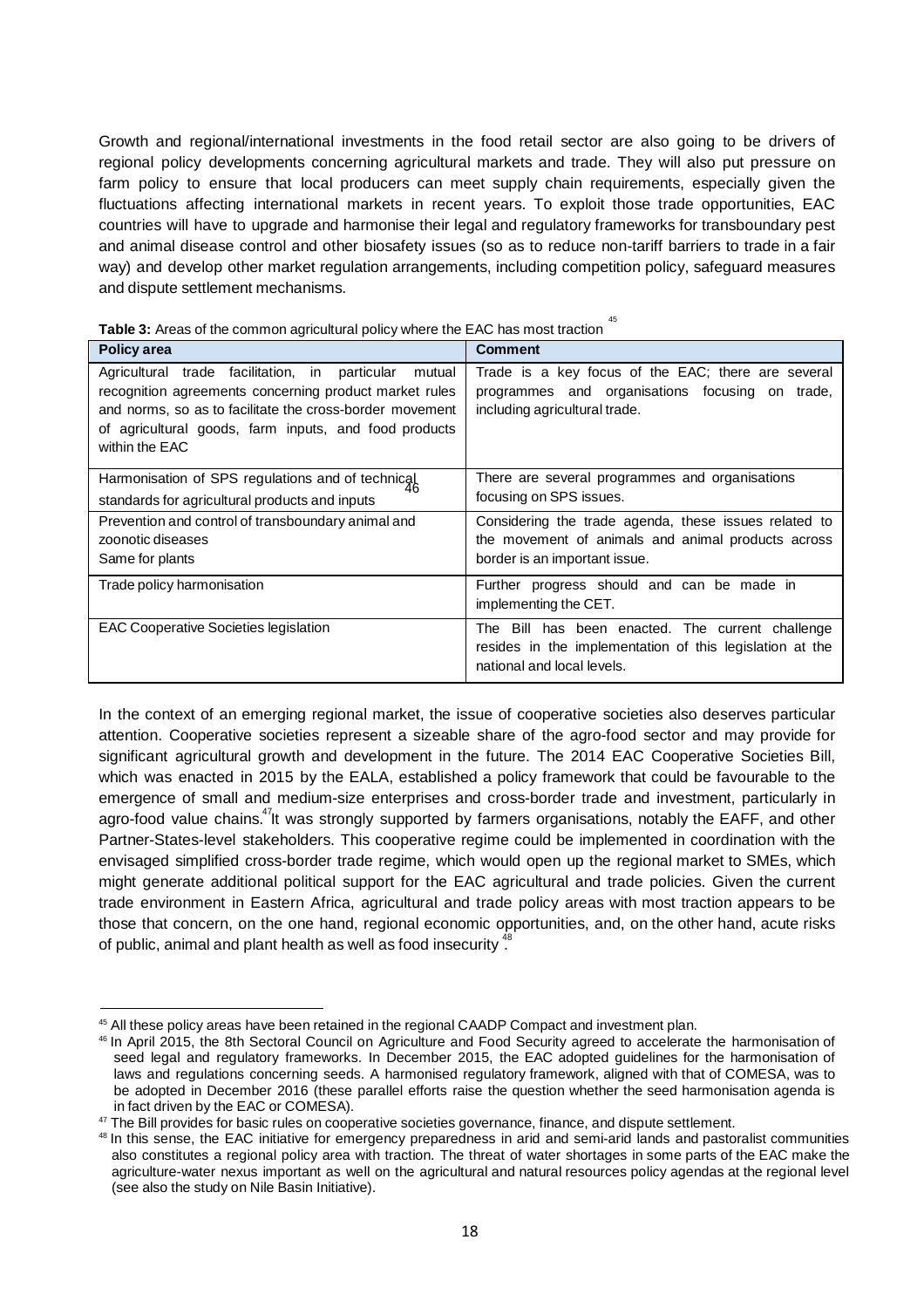These private-sector-led dynamics could be supported and made more effective for inclusive economic development by facilitating dialogues and partnerships to address issues of common interest across countries and sectors. Emerging regional private sector organisations in agro-food sectors, like the East African Grain Council or the Eastern and Southern Africa Dairy Association, have crucial roles to play in regional economic integration processes. Public interventions aiming to support these through investments should take into account the interests and incentives of different state and non-state actors, especially those private sector networks such as the East African Business Council and its members but also less visible private organisations representing informal economic operators (for example, the Kenya Dairy Traders Association), all of which may be conduits for concrete progress in regional economic integration.

Progress towards the development of regional markets and inclusive regional policies will be possible if constructive, balanced and sustainable relations are established between those private actors and EAC institutions, with the involvement of Partner States' Governments. Given that institutional structures do not automatically translate into implemented policies and effective coordination among sectors and actors, policymakers and external interventions should understand their interests, incentives and interrelations, so as to target resources and capacity building activities to feasible coalitions and initiatives/sub-sectors that have traction regionally. Those interventions should avoid creating incentives that would go against existing private sector dynamics while at the same time they should provide adequate support to the weak actors in agricultural production and trading systems.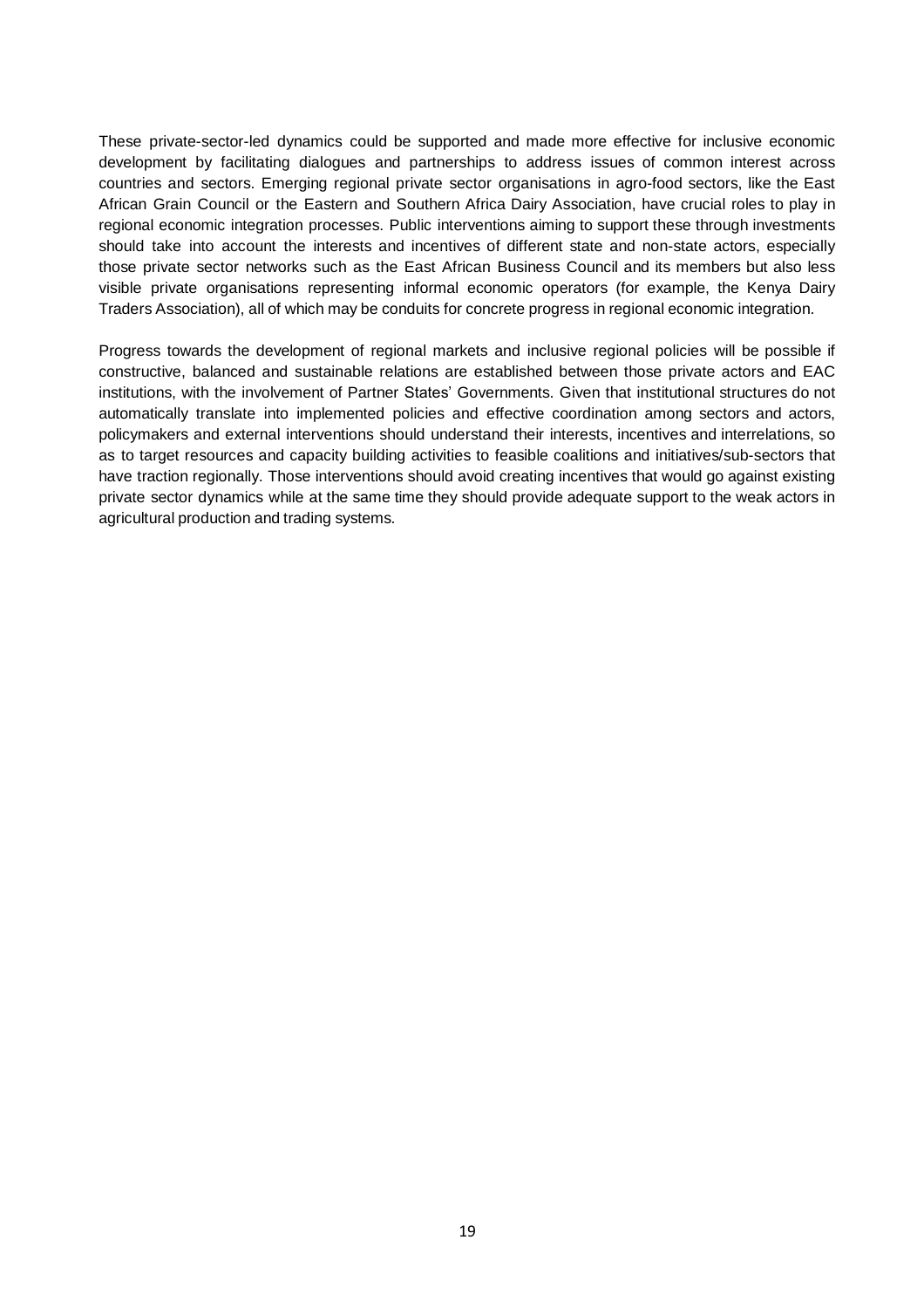# <span id="page-19-0"></span>**Bibliography**

Afun-Ogidan, D., J. van Seters and F. Rampa. 2012. *Regional approaches to food security in Africa: The CAADP and other relevant policies and programmes in the EAC*. ECDPM Discussion Paper no. 128c.

AUC, AfDB and UNECA. 2016. Africa Regional Integration Index Report 2016.

- Benin, S. and Yu, B. 2013. *Complying the Maputo Declaration Target: Trends in Public Agricultural Expenditures and Implications for Pursuit of Optimal Allocation of Public Agricultural Spending.* ReSA KSS Annual Trends and Outlook Report 2012. International Food Policy Research Institute.
- EAC, Agriculture and rural Development Strategy for the East African Community (2005–2030), November 2006.

EAC, Agriculture and Rural Development Policy for the East African Community, November 2006.

EACSOF, Strategic directions 2010-2015, April 2010.

EAC, EAC Food Security Action Plan (2011-2015), EAC, February 2011.

- EAFF, Policy and Advocacy Master Plan 2011, February 2011.
- EAC, 2011, 4th EAC Development Strategy (2011/12-2015/16) www.eac.int/index.php?option=com docman&task=doc\_view&gid=650&Itemid=163.

EAC, Status of Elimination of Non Tariff Barriers in the East African Community, Vol. 5 – December 2012.

EAC, Customs Management Act, 2004, revised edition 2012.

EALA, the EAC Cooperative Societies Bill, Arrangement of clauses, 2014.

EAC Secretariat. 2015. EAC CAADP Results Framework. Draft.

- EAFF and Agriterra. Undated. East Africa Community Agricultural Climate Index Benchmark and Economic Analysis.
- ECDPM, ESRF and LARES. 2014. *Independent Assessment of the CAADP Multi-Donor Trust Fund*. ECDPM Discussion Paper 158.
- Karuhanga, J. 2016. East Africa: EAC 2016/17 Budgets Prioritise Infrastructure, Energy Sectors. The New Times. http://allafrica.com/stories/201606090108.html (accessed February 2017).